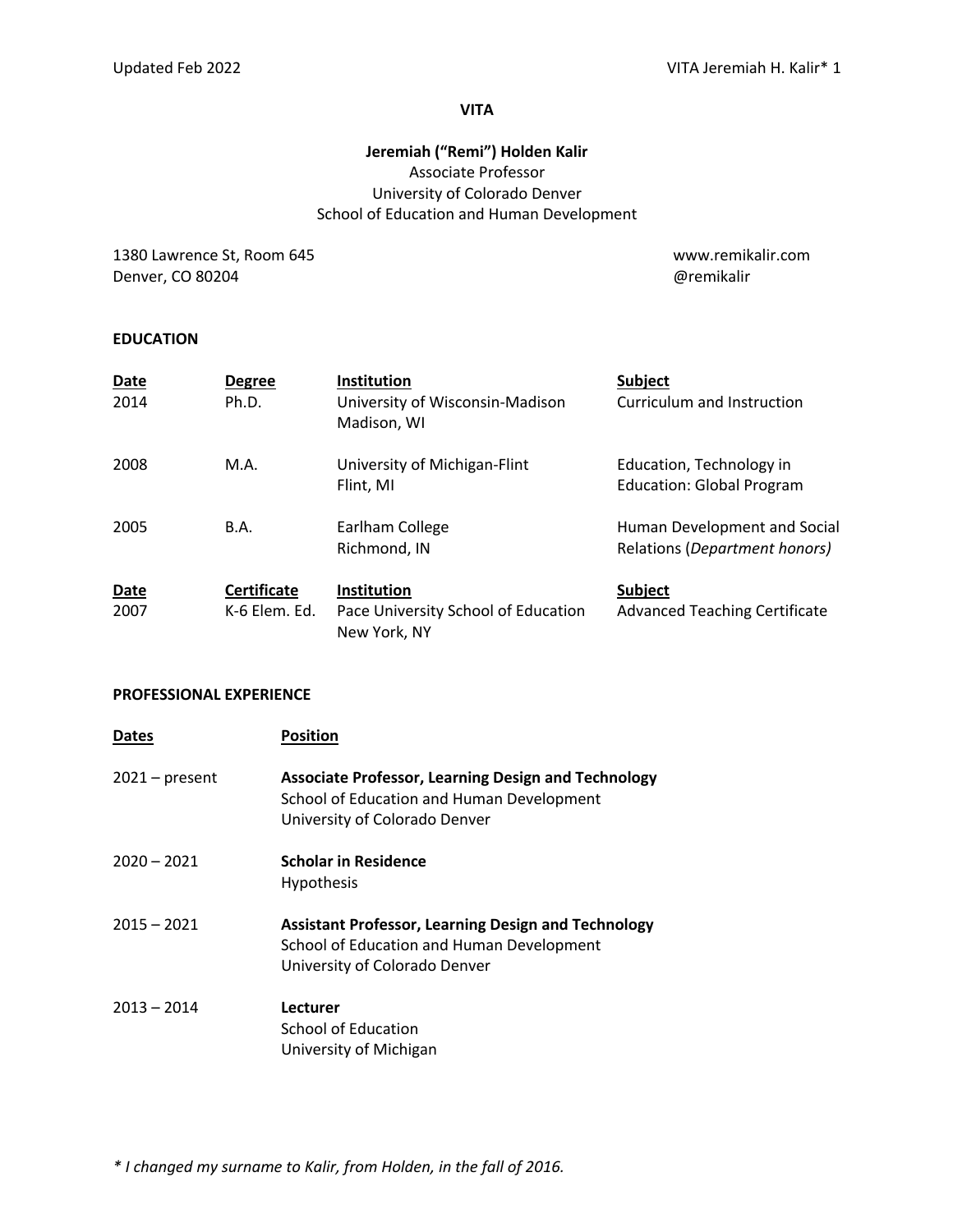| $2010 - 2014$ | Lecturer<br>School of Education and Human Services<br>University of Michigan-Flint                                                                                                                              |
|---------------|-----------------------------------------------------------------------------------------------------------------------------------------------------------------------------------------------------------------|
| 2014          | <b>Project Assistant</b><br>CyberSTEM/CLC After-school program and games-based learning<br><b>Games Learning Society Center</b><br>University of Wisconsin-Madison                                              |
| 2012          | <b>Design Fellow</b><br>Designing collaborations to support digital learning in Wisconsin<br>Department of Educational Leadership and Policy Analysis<br>University of Wisconsin-Madison                        |
| 2011-12       | Design Camp Founder, Lead Facilitator<br>Badger Rock Middle School<br>Madison, WI                                                                                                                               |
| 2011          | <b>Research Assistant</b><br>Mobile civic engagement: Participation, documentation, and design<br><b>Games Learning Society Center</b><br>University of Wisconsin-Madison                                       |
| 2010-11       | <b>Project Assistant</b><br>Culture, cognition, and evaluation of STEM higher education reform<br><b>Wisconsin Center for Education Research</b><br>University of Wisconsin-Madison                             |
| 2009-11       | <b>Research Associate</b><br>Games, play, and interconnectedness in a global society<br>School of Education and Human Services<br>University of Michigan-Flint                                                  |
| 2007-09       | <b>YouthAction NYC Program Coordinator</b> ( $9th - 12th$ grade)<br>Citizens' Committee for Children of New York, Inc.<br>New York, NY                                                                          |
| 2007-08       | <b>Research Assistant</b><br>Development of protocols for assessing the effectiveness of technology-<br>mediated educational programs<br>School of Education and Human Services<br>University of Michigan-Flint |
| 2005-07       | Academy Founder, Mathematics Teacher ( $5th - 7th$ grade)<br>Voice is Power Academy at Junior High School 22<br>Bronx, NY                                                                                       |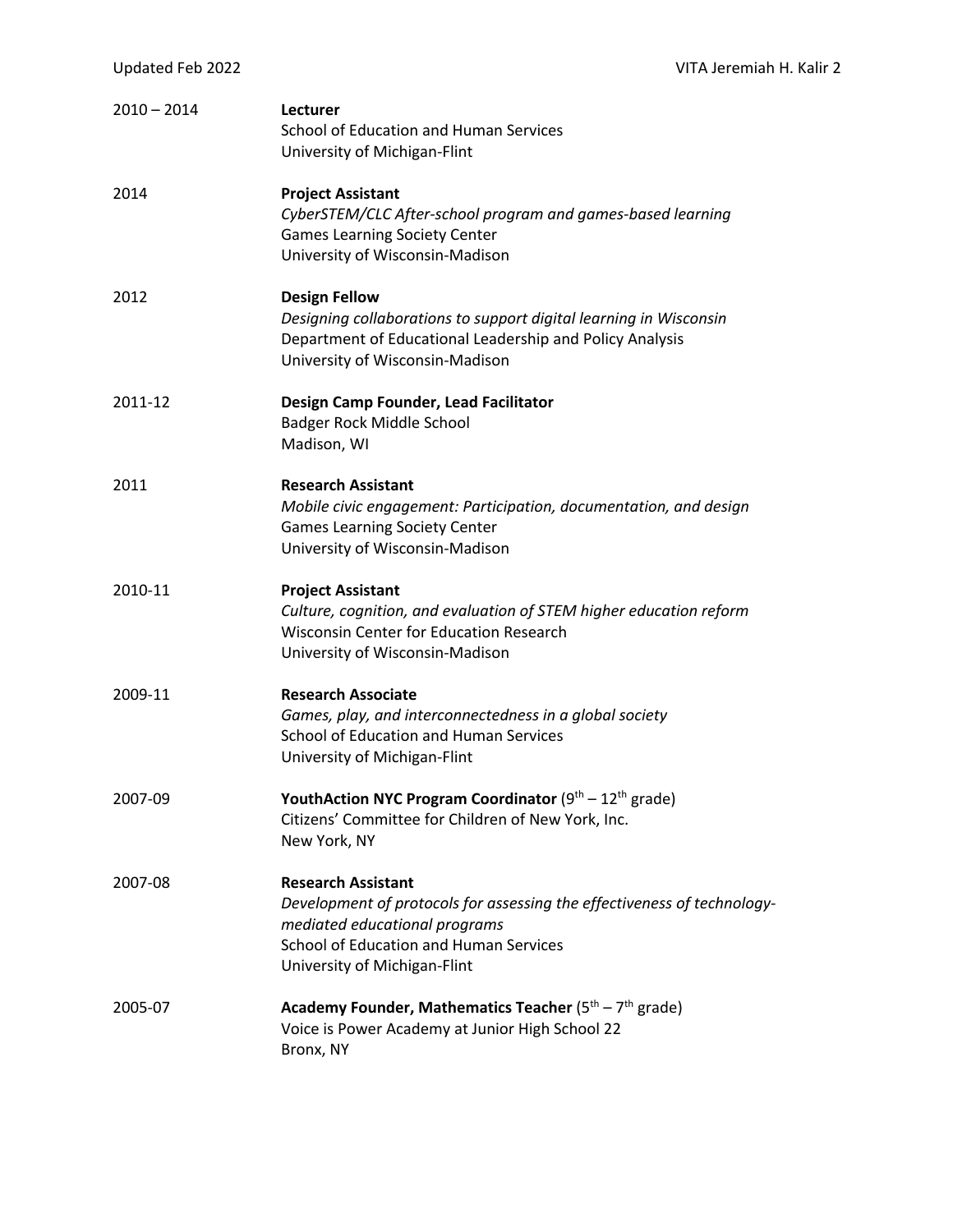### **PEER REVIEWED PUBLICATIONS**

Graduate student co-authors are *underlined* | K-12 educator co-authors are indicated with asterisk\*

### *JOURNAL ARTICLES*

| 2021 | Novak, K., & Kalir, J. (2021). Justice-oriented lurking: How educators lurk and learn in<br>the Marginal Syllabus. Journal of Applied Instructional Design, 10(3),<br>https://edtechbooks.org/jaid 10 3/justice oriented lur.                                                                                                                                                                                                                                                                           |
|------|---------------------------------------------------------------------------------------------------------------------------------------------------------------------------------------------------------------------------------------------------------------------------------------------------------------------------------------------------------------------------------------------------------------------------------------------------------------------------------------------------------|
|      | Zucker, L.,* Kalir, J., Sprouse, M, & Dean, J. (2021). Foregrounding the margins: A<br>dialogue about literacy, learning, and social annotation. Teaching/Writing: The Journal<br>of Writing Teacher Education, 10(1),<br>https://scholarworks.wmich.edu/wte/vol10/iss1/10/.                                                                                                                                                                                                                            |
| 2020 | Kalir, J. (2020). Social annotation enabling collaboration for open learning. Distance<br>Education, 41(2), 245-260.                                                                                                                                                                                                                                                                                                                                                                                    |
|      | Kalir, J. (2020). "Annotation is first draft thinking:" Educators' marginal notes as brave<br>writing. English Journal, 110(2), 62-68.                                                                                                                                                                                                                                                                                                                                                                  |
|      | Kalir, J., Morales, E., Fleerackers, A., & Alperin, J. (2020). "When I saw my peers<br>annotating:" Student perceptions of social annotation for learning in multiple courses.<br>Information and Learning Sciences, 121(3/4), 207-230.                                                                                                                                                                                                                                                                 |
|      | Kalir, J., Cantrill, C., Dean, J., & Dillon, J.* (2020). Iterating the Marginal Syllabus: Social<br>reading and annotation while social distancing. Journal of Technology and Teacher<br>Education, 28(2), 463-471.                                                                                                                                                                                                                                                                                     |
| 2019 | Kalir, J., & Garcia, A. (2019). Civic writing on digital walls. Journal of Literacy Research,<br>51(4), 420-443.                                                                                                                                                                                                                                                                                                                                                                                        |
|      | Kalir, J. (2019). Open web annotation as collaborative learning. First Monday, 24(6),<br>https://firstmonday.org/ojs/index.php/fm/article/view/9318/7809.                                                                                                                                                                                                                                                                                                                                               |
|      | Taylor, K., Silvis, D., Kalir, J., Cramer, C., & Negron, A. (2019). Supporting public-facing<br>education for youth: Spreading (not scaling) ways to learn data science with mobile and<br>geospatial technologies. Contemporary Issues in Technology and Teacher Education,<br>19(3), https://www.citejournal.org/volume-19/issue-3-19/current-practice/supporting-<br>public-facing-education-for-youth-spreading-not-scaling-ways-to-learn-data-science-<br>with-mobile-and-geospatial-technologies/ |
| 2018 | Kalir, J. (2018). Equity-oriented design in open education. International Journal of<br>Information and Learning Technology, 35(5), 357-367.                                                                                                                                                                                                                                                                                                                                                            |
|      | Kalir, J. & Dean, J. (2018). Web annotation as conversation and interruption. Journal of<br>Media Practice, 19(1), 18-29.                                                                                                                                                                                                                                                                                                                                                                               |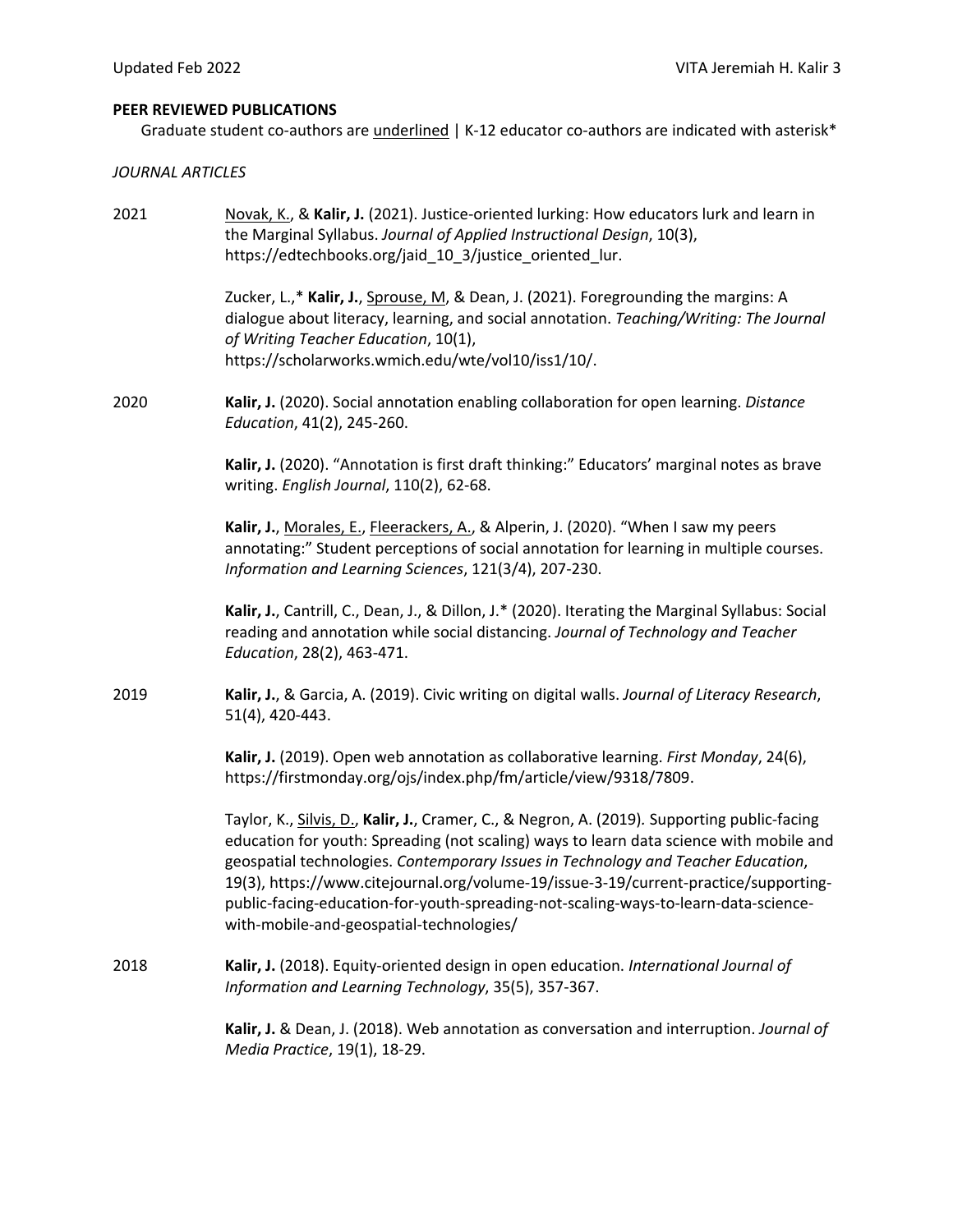**Kalir, J.** (2018). Bit, block, sketch: Bricolage and educator learning. *Hybrid Pedagogy*, http://hybridpedagogy.org/bit-block-sketch-build-bricolage/

- 2017 Hollett, T., & **Kalir. J.** (2017). Mapping playgrids for learning across space, time, and scale. *TechTrends*, 61(3), 236-245.
- 2016 **Kalir, J.** (2016). Preservice teacher mobile investigation and interpretation of everyday mathematics across settings. *Journal of Technology and Teacher Education*, 24(4), 415- 442.

**Holden, J**. (2016). Mobile inquiry-as-play in mathematics teacher education. *On the Horizon*, 24(1), 71-81.

**Holden, J.**, Poggione, P., & Kupperman, J. (2016). Playing (with) POST Cards. *On the Horizon*, 24(3), 257-267.

- 2015 **Holden, J**., Stanzler, J., Fahy, M., & Kupperman, J. (2015). Priorities and pathways for civic caucusing: The Michigan Student Caucus. *Civic Media Project*. Retrieved from http://civicmediaproject.org/works/civic-media-project/civiccaucusingmichigan
- 2014 **Holden, J**., Kupperman, J., Dorfman, A., Saunders, T.\*, Pratt, A.\*, & MacKay, P. (2014). Gameful learning as a way of being. *International Journal of Learning Technology, 9*(2), 181-201.

**Holden, J**., & Williams, C. (2014). How can teachers use videogames to teach their students mathematics? *National Council of Teachers of Mathematics Research Briefs.*

2013 **Holden, J**. (2013). Playful possibilities for assessment: Fluffy ducks and the queen's gambit. *The Scholarship of Teaching, 6*(1), 4-8.

> Hora, M., & **Holden, J**. (2013). Exploring the role of instructional technology in course planning and classroom teaching: Implications for pedagogical reform. *Journal of Computing in Higher Education*, 25(2), 68-92*.*

2012 Hora, M., & **Holden, J**. (2012). *Exploring faculty decision-making processes for using instructional technology in the classroom: Implications for policy and practice* (WISCAPE Policy Brief). Madison, WI: University of Wisconsin-Madison, Wisconsin Center for the Advancement of Postsecondary Education (WISCAPE).

*BOOKS*

2021 **Kalir, R.**, & Garcia, A. (2021). *Annotation*. Cambridge, MA: The MIT Press.

*BOOK CHAPTERS*

2020 Rouleau, K., & **Kalir, J.** (2020). Opening educators' social learning ecologies: Conceptualizing professional learning across public and private boundaries. In D. Conrad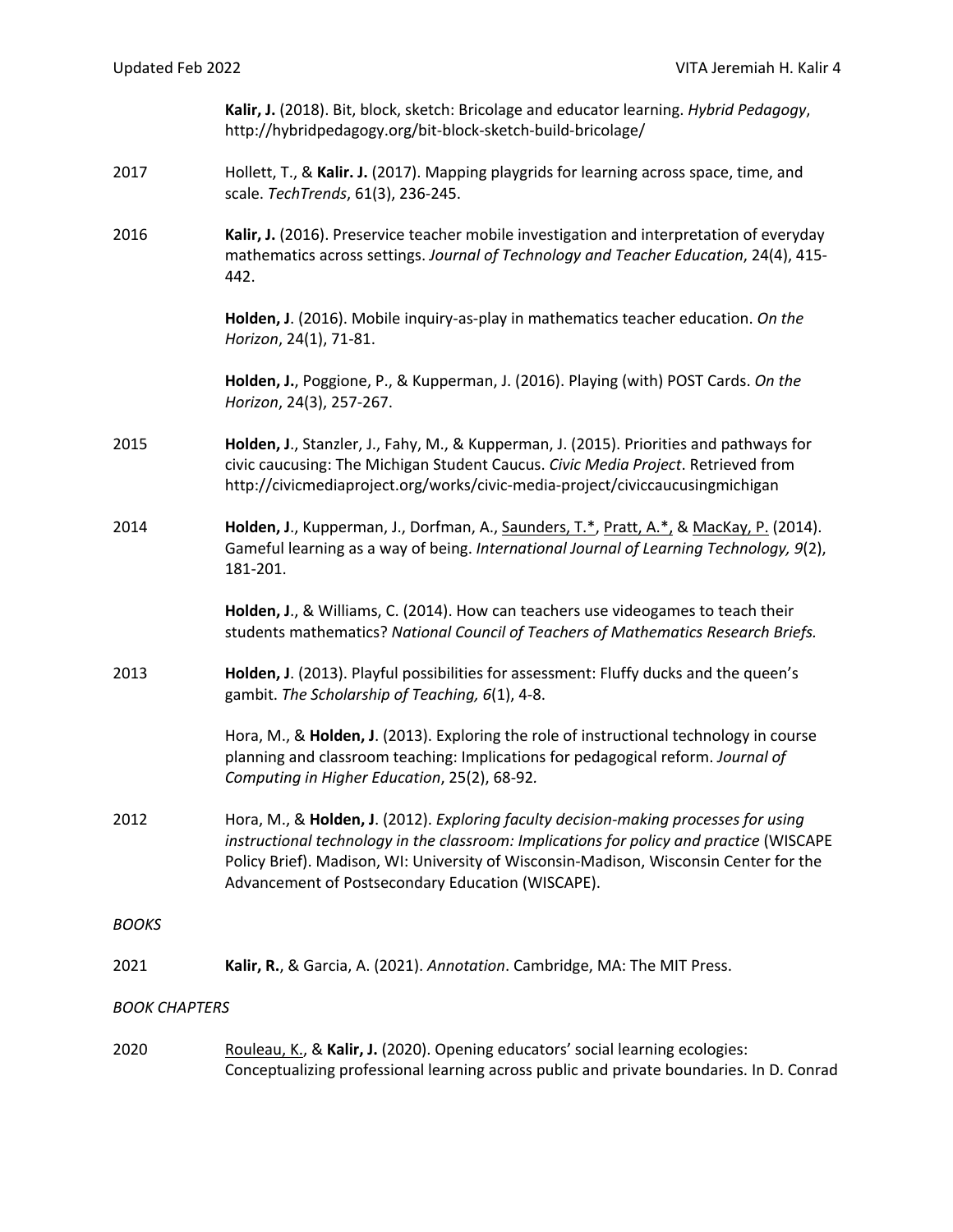& P. Prinsloo (Eds.), *Open(ing) education: Theory and practice* (pp. 169-197). Boston, MA: Brill USA.

2019 **Kalir, J.**, & Dillon, J.\* (2019). Educators discussing ethics, equity, and literacy through collaborative annotation. In K. H. Turner (Ed.), *The ethics of digital literacy: Developing knowledge and skills across grade levels* (pp. 131-141)*.* Lanham, MD: Rowman & Littlefield.

> Kalir, J., & Perez, F. (2019). The Marginal Syllabus: Educator learning and web annotation across sociopolitical texts and contexts. In A. Reid (Ed.), *Marginalia in modern learning contexts* (pp. 17-58). Hershey, PA: IGI Global.

Silvis, D., **Kalir, J.**, & Taylor, K. (2019). Learning and researching across places in Mobile City Science. In A. Zhang & D. Cristol (Eds.), *Handbook of mobile teaching and learning*  (*2nd Ed.;* pp. 289-311)*.* Springer Singapore.

- 2017 **Kalir, J.**, Fahy, M., Kupperman, J., Schiff, F., & Stanzler, J. (2017). Playful partnerships for game-based learning in international contexts. In I. Lubin (Ed.), *ICT-supported innovations in small countries and developing regions: Perspectives and recommendations for international education* (pp. 141-168). New York, NY: Springer.
- 2016 **Kalir, J.** (2016). Good game: On the limitations of puzzles and possibilities for gameful learning. In C. Williams-Pierce (Ed.), *Teacher pioneers: Visions from the edge of the map*  (pp. 319-331). Pittsburgh, PA: ETC Press.

Saunders, T.\*, & **Kalir, J.** (2016). From improvisational puzzle to interest-driven inquiry. In C. Williams-Pierce (Ed.), *Teacher pioneers: Visions from the edge of the map* (pp. 228- 254). Pittsburgh, PA: ETC Press.

- 2012 Mathews, J.\*, & **Holden, J**. (2012). Place-based design education: A pedagogy for classroom and community-based civic participation. In S. Dikkers, J. Martin, & B. Coulter (Eds.), *Mobile media learning: Amazing uses of mobile devices for teaching and learning (*pp. 131-148). Pittsburgh, PA: ETC Press.
- 2011 Siebenthal Adams, S., & **Holden, J**. (2011). Games, ethics, and engagement: Potential consequences of game design and gameplay. In K. Schrier & D. Gibson (Eds.), *Designing games for ethics: Models, techniques and frameworks* (pp. 291-311). Hershey, PA: IGI Global.

#### *CONFERENCE PROCEEDINGS*

2021 **Kalir, J.** (2021). Social annotation, critical literacy, and justice-directed educator learning. In E. Langran & L. Archambault (Eds.), *Proceedings of the 2021 Society for Information Technology & Teacher Education International Conference* (pp. 1069-1075)*.* Waynesville, NC: AACE.

> Amundrud, A., Smørdal, O., Zhang, J., Chen, M-H., **Kalir, J.**, Chen., B., Chang, Y-H., Groos, D., Wiebe, J., Slotta, J., & Hod, Y. (2021). *Advancing* t*echnology environments for*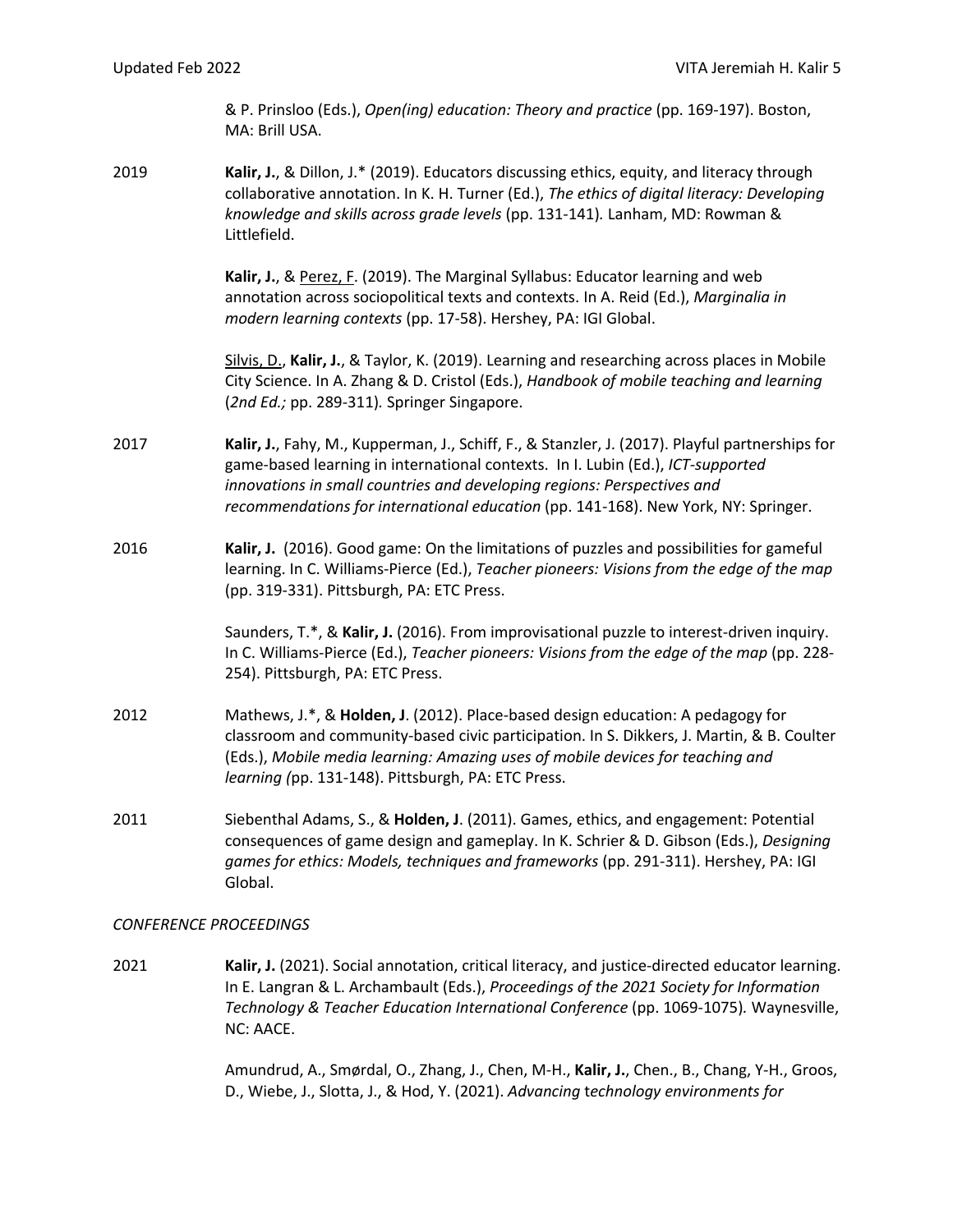*learning communities*. In C. Hmelo-Silver, B. Wever, & J. Oshima (Eds.), P*roceedings of the 14th International Conference on Computer-Supported Collaborative Learning* (pp. 239-245). Bochum, Germany: International Society of the Learning Sciences.

2020 **Kalir, J.H.**, & Filipiak, D. (Eds.). (2020). *Proceedings of the 2020 Connected Learning Summit* (Vol. 1). Pittsburgh, PA: ETC Press.

> **Kalir, J.H.**, & Filipiak, D. (Eds.). (2020). *Proceedings of the 2019 Connected Learning Summit* (Vol. 1). Pittsburgh, PA: ETC Press.

**Kalir, J.**, Cantrill, C., Zamora, M., Baker-Doyle, K., Campbell, G., & Angell, N. (2020). Notes as nodes in connected learning*.* In J. H. Kalir & D. Filipiak (Eds.), *Proceedings of the 2019 Connected Learning Summit* (Vol. 1; pp. 248). Pittsburgh, PA: ETC Press.

2019 **Kalir, J. H.** (Ed). (2019). *Proceedings of the 2018 Connected Learning Summit* (Vol. 1). Pittsburgh, PA: ETC Press.

> Perez, F., & **Kalir, J. H.** (2019). Open web annotation as connected conversation in CSCL. In J. H. Kalir (Ed.), *Proceedings of the 2018 Connected Learning Summit* (Vol. 1; pp. 185- 195). Pittsburgh, PA: ETC Press.

> **Kalir, J.**, Cantrill, C., Perez, F., Dean, J., & Dillon, J\*. (2019). Educator connected learning via collaborative web annotation. In J. H. Kalir (Ed.), *Proceedings of the 2018 Connected Learning Summit* (Vol. 1; pp. 349). Pittsburgh, PA: ETC Press.

2018 Johnson, H. L., **Kalir, J.**, Olson, G., Gardner, A., Smith, A., & Wang, X. (2018). Networking theories to design a fully online assessment of students' covariational reasoning. In Hodges, T.E., Roy, G. J., & Tyminski, A. M. (Eds.). *Proceedings of the 40th annual meeting of the North American Chapter of the International Group for the Psychology of Mathematics Education* (pp. 1343-1346). Greenville, SC: University of South Carolina & Clemson University.

> Johnson, H. L., McClintock, E., **Kalir, J.**, & Olson, G. (2018). Networking theories to design dynamic covariation techtivities for college algebra students. In A. Weinberg, C. Rasmussen, J. Rabin, M. Wawro, & S. Brown (Eds.), *Proceedings of the 21st Meeting of the MAA Special Interest Group on Research in Undergraduate Mathematics Education* (pp. 1224-1233). San Diego, CA: RUME.

- 2015 Williams-Pierce, C., Kavaloski, A., Fields, D., Ng, D., Glazer, K., Cook, L., … & **Holden, J**. (2015). Teacher pioneers: Adventures with media, pedagogy, and play in K-16 learning. *Proceedings of the 11th Annual Games Learning Society Conference* (pp. 289- 291). Pittsburgh, PA: ETC Press.
- 2013 **Holden, J**. (2013). Sociomathematical participation: Participatory culture and mathematics pre-service teacher education. In N. Rummel, M. Kapur, M. Nathan, & S. Puntambekar (Eds.), *Proceedings of the 10th International Conference on Computer Supported Collaborative Learning, Vol. II,* (pp. 271-272)*.* Madison, WI: University of Wisconsin-Madison.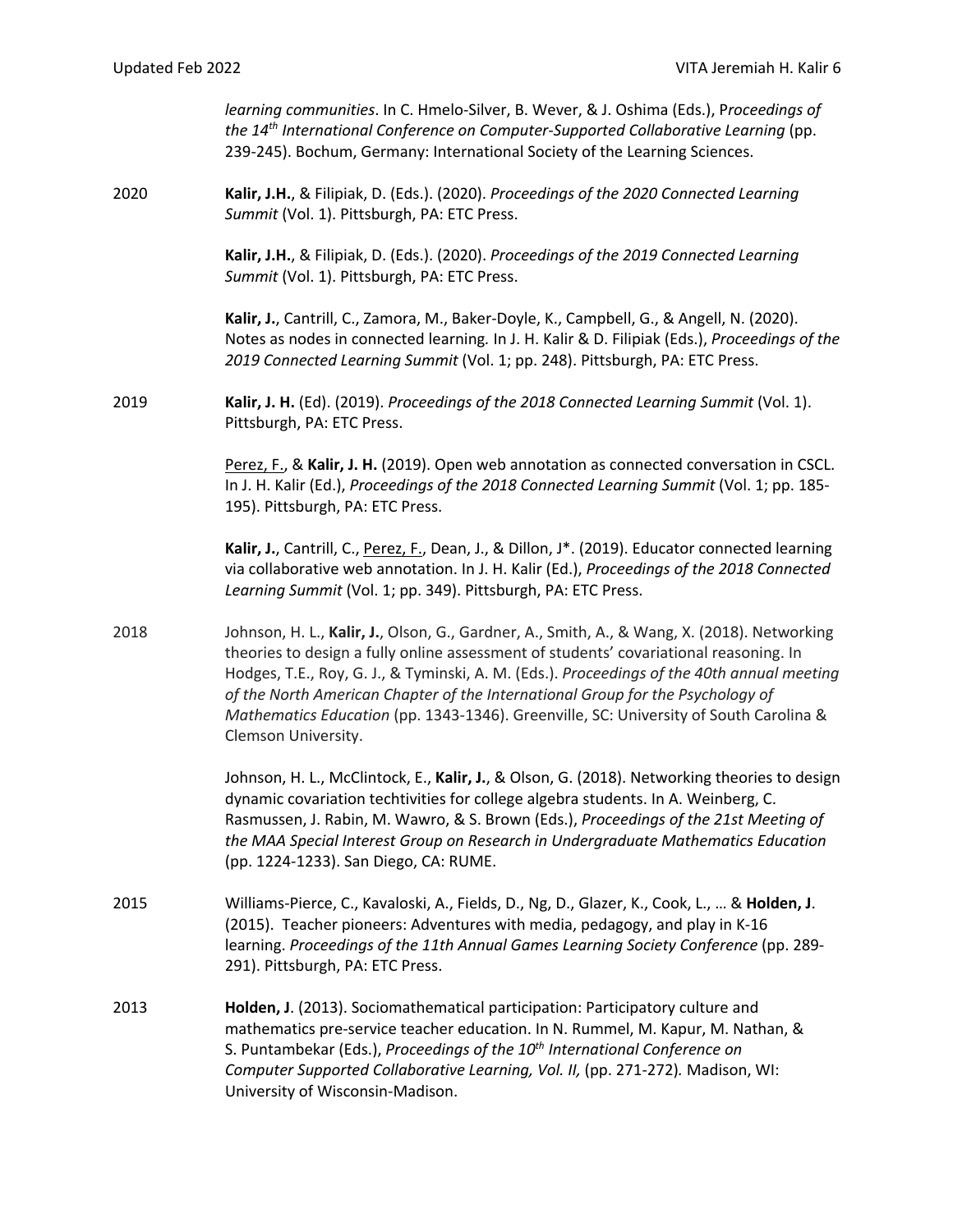**Holden, J**. (2013). Math class "unsettled": The practices, places, and participatory culture of mathematics education. In N. Rummel, M. Kapur, M. Nathan, & S. Puntambekar (Eds.), *Proceedings of the 10th International Conference on Computer Supported Collaborative Learning, Vol. II,* (pp. 471)*.* Madison, WI: University of Wisconsin-Madison.

Kulow, T. & **Holden, J.** (2013). Pre-service teachers' engagement in sociopolitical problems. In M. Martinez & A. Castro Superfine (Eds.), *Proceedings of the 35th Annual Meeting of the North American Chapter of the International Group for the Psychology of Mathematics Education* (pp. 938). Chicago, IL: University of Illinois at Chicago.

#### *MANUSCRIPTS IN PRESS, REVIEW, AND PREPARATION*

- In Press **Kalir, J.** (*in press*). Designing a social learning analytics tool for open annotation and collaborative learning. Book chapter to appear in P. Prinsloo, S. Slade, & M. Khalil (Eds.), *Learning analytics in open and distributed learning: Potentials and challenges.* SpringerOpen.
- In Review **Kalir, J.** (*in review*). As we may mark. Book chapter submitted for review to T. P. Nichols & A. Garcia (Eds.), *Literacies in the Platform Society*.

Hodgson, J., **Kalir, J.**, & Andrews, C. (*in review*). Social annotation as writing: Promising technologies and practices in writing studies. Book chapter submitted for review to C. Anson et al. (Eds.), *Digitalization of Writing.*

McBride, C., **Kalir, J.**, & Cantrill, C. (*in review*). Teaching and learning beyond the margins: Designing toward justice-oriented media literacy. Manuscript submitted for review to *English Leadership Quarterly.*

Morales, E., **Kalir, J.**, Fleerackers, A., & Alperin, J. (*in review*). Using social annotation to construct knowledge with others: A case study across undergraduate courses. Manuscript submitted for review to *Educational Technology Research and Development*.

In Preparation Hodgson, J., **Kalir, J.**, & Andrews, C. (*in preparation*). Social annotation and peer-to-peer learning at scale: Online composition, digital collaboration, and a programmatic approach to student development. Manuscript in preparation for submission to *Journal of University Teaching & Learning Practice.*

> Bali, M., Boyd, A., & **Kalir, J.** (*in preparation*). Collaborative reading and writing. Manuscript in preparation for submission to *Research in the Teaching of English.*

Right to Learn Dignity Lab, & **Kalir, J.** (*in preparation*). Making sense for the future: Social annotation, micro-essays, and public advocacy. Book chapter in preparation for submission to A. Garcia & N. Mirra (Eds.), *Speculative Pedagogies: Teaching and Researching for Alternative Educational Futures.*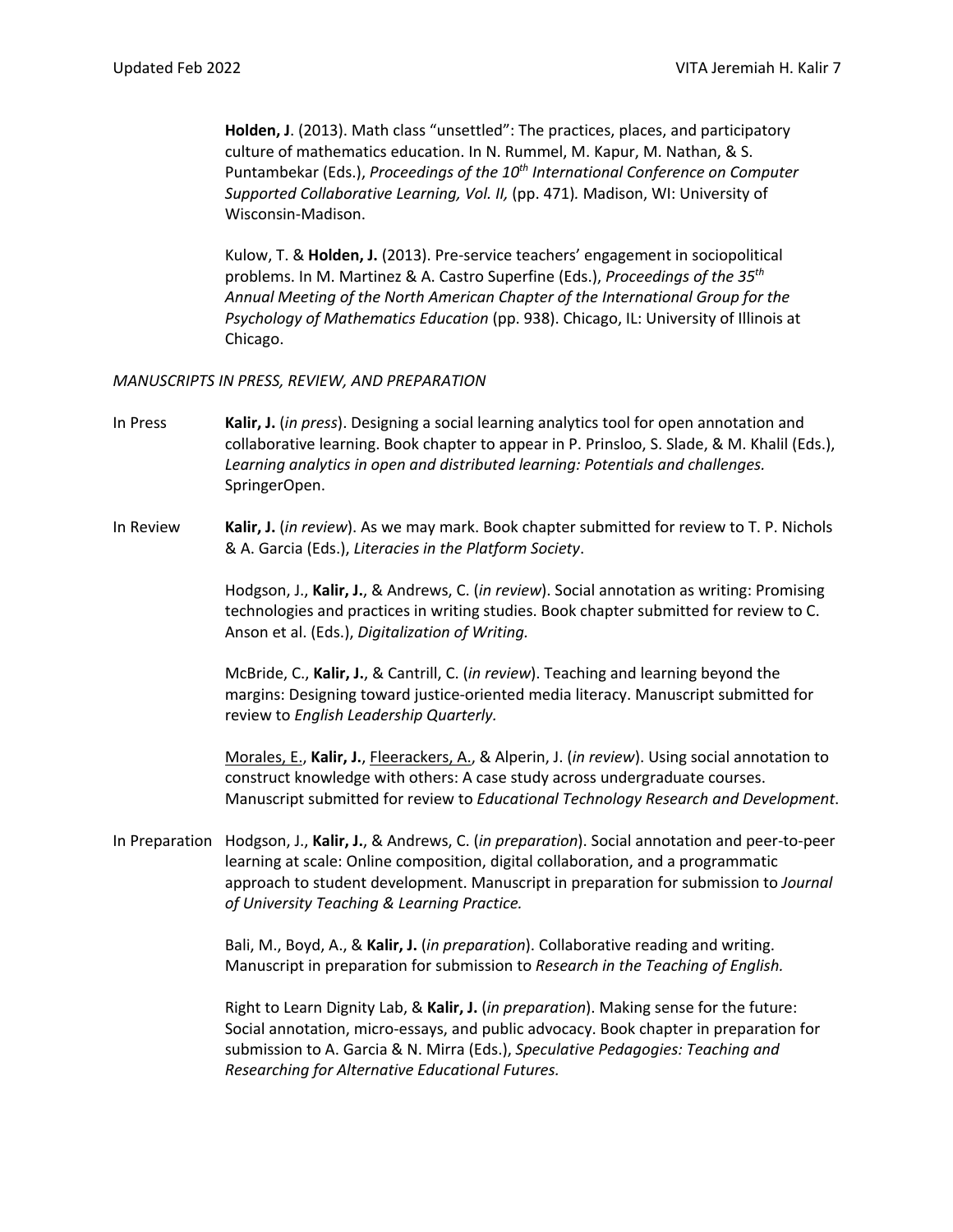# **GRANTS & CONTRACTS FUNDED**

# *EXTERNAL*

| 2020            | Kalir, J. (PI). Social annotation and student success. Hypothesis (research contract).<br>Received: \$52,000.                                                                                                                  |
|-----------------|--------------------------------------------------------------------------------------------------------------------------------------------------------------------------------------------------------------------------------|
| 2020            | Kalir, J. (PI), Hegeman, D. (Co-PI), & Hinson, B. (Co-PI). ThingPress: Open Education<br>Infrastructure for OER Publication and Community of Practice. Colorado Department of<br>Higher Education. Received: \$30,000.         |
| 2017            | Johnson, H. (PI), Kalir, J. (Co-PI), & Olson, G. (Co-PI). Implementing Techtivities to<br>Promote Students' Covariational Reasoning in College Algebra. National Science<br>Foundation (IUSE). Received: \$300,000.            |
| 2017            | Stanzler, J. (PI), Kupperman, J. (Co-PI), Fahy, M. (Co-PI), Poggione, P. (Co-PI), & Kalir, J.<br>(Co-PI). United People of Faith: An Interfaith Educational Initiative. The Covenant<br>Foundation. Received: \$35,000.        |
| 2016            | Holden, J. (PI). Learning, Enacting, and Designing Techquity (LEADing Techquity). Aurora<br>Public Schools (research contract). Received: \$15,139.                                                                            |
| <b>INTERNAL</b> |                                                                                                                                                                                                                                |
| 2020            | Hinson, B. (PI), Kalir, J. (Co-PI), Laird, P. (Co-PI), & Zinser, M. (Co-PI). ThingStudio<br>(continuation funds). University of Colorado Denver. Received: \$300,000.                                                          |
| 2019            | Hinson, B. (PI), Kalir, J. (Co-PI), Laird, P. (Co-PI), & Zinser, M. (Co-PI). ThingStudio.<br>University of Colorado Denver. Received: \$100,000.                                                                               |
| 2018            | Hinson, B. (PI), Kalir, J. (Co-PI), Laird, P. (Co-PI), & Zinser, M. (Co-PI). ThingStudio Seed<br>Funding. University of Colorado Denver. Received: \$125,000.                                                                  |
| 2018            | Kalir, J. (PI). Faculty Development Grant: Educators and Web Annotation. University of<br>Colorado Denver, School of Education and Human Development. Received: \$1,000.                                                       |
| 2017            | Hinson, B. (PI), Kalir, J. (Co-PI), & Zinser, M. (Co-PI). Digital Pedagogy and Faculty<br>Fellowship: Diverse Teaching and Learning Practice, Discovery and Innovation. University<br>of Colorado Denver. Received: \$104,000. |
| 2017            | Kalir, J. (PI). Faculty Development Grant: Web Annotation in Communities of Practice.<br>University of Colorado Denver, School of Education and Human Development. Received:<br>\$1,000.                                       |
| 2015            | Holden, J. (PI) & Summers, L. (Co-PI). DesignMAP: Creating the Future of K-12 Teachers'<br>Mobile Teaching and Learning. University of Colorado Denver, School of Education and<br>Human Development. Received: \$5,000.       |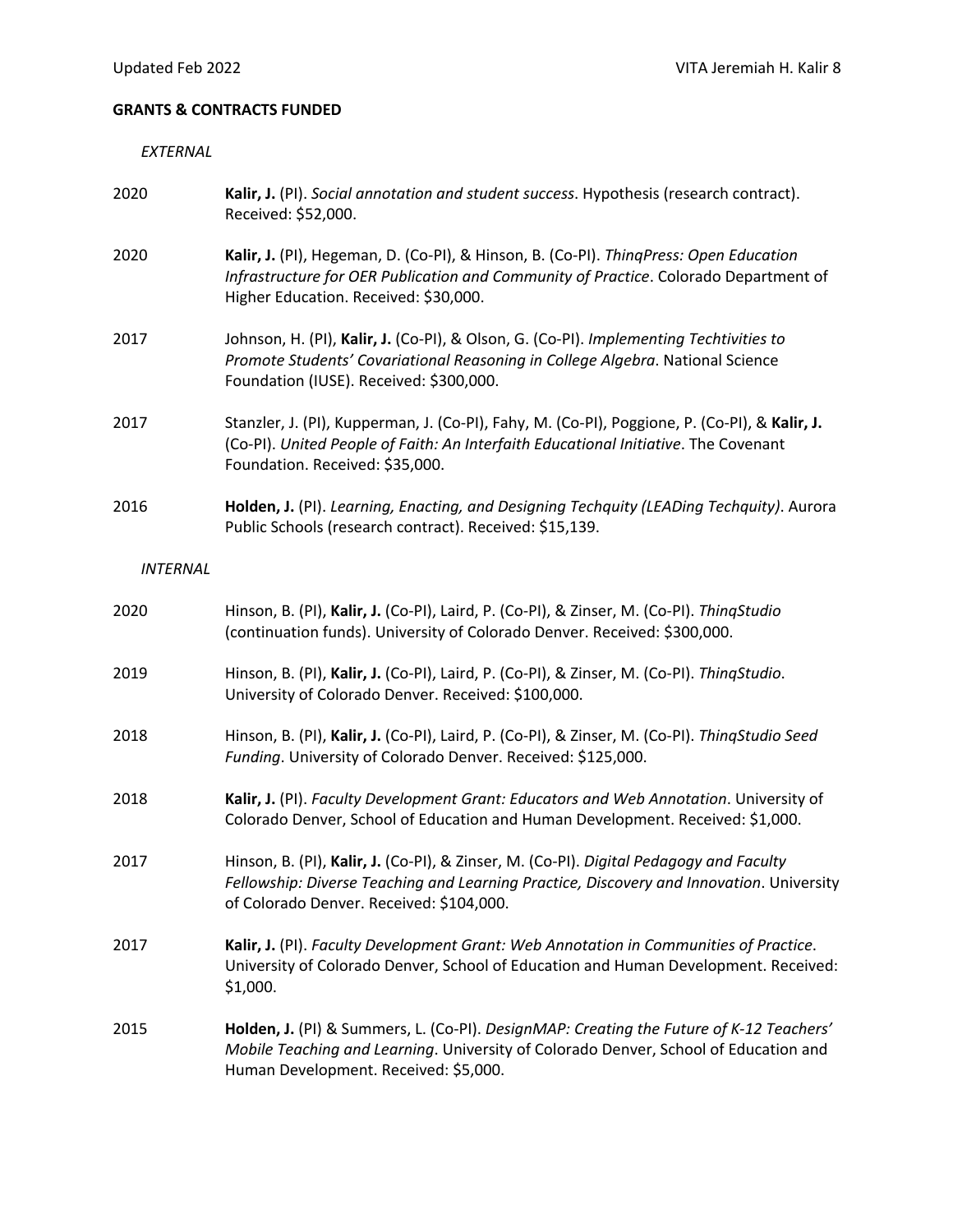2015 **Holden, J.** (PI). *Supporting Mobile Learning Repertoires Across Settings*. University of Colorado President's Teaching and Learning Collaborative. Received: \$1,550.

#### **NON-PEER REVIEWED PUBLICATIONS**

2021 **Kalir, R.**, & Garcia, A. (2021). #SharpieActivism: Annotating books as a movement for change. *We Need Diverse Books*. https://diversebooks.org/sharpieactivism-annotatingbooks-as-a-movement-for-change/

> **Kalir, R.** (2021). 1,000 students and 20,000 annotations: First data in large-scale social annotation research. *Hypothesis*. https://web.hypothes.is/blog/1000-students-and-20000-annotations/

**Kalir, R.** (2021). Summer Sandbox explores Speculative Annotation. *National Council of Teachers of English*. https://ncte.org/blog/2021/09/reflections-ncte-2021-summersandbox-speculative-annotation/

**Kalir, R.**, & Garcia, A. (2021). Curating a public conversation about annotation. *Commonplace*. https://commonplace.knowledgefutures.org/pub/zzy5f6bn/release/1

**Kalir, R.**, & Garcia, A. (2021). Joining the 'great conversation'—The fundamental role of annotation in academic society. *LSE Impact Blog*. https://blogs.lse.ac.uk/impactofsocialsciences/2021/05/28/joining-the-greatconversation-the-fundamental-role-of-annotation-in-academic-society/

**Kalir, R.**, & Garcia, A. (2021). Meaning in the margins: On the literary value of annotation. *Literary Hub*. https://lithub.com/meaning-in-the-margins-on-the-literaryvalue-of-annotation/

**Kalir, J.,** & Filipiak, D. (2021). Proceedings of the 2020 Connected Learning Summit released. *Connected Learning Alliance*. https://clalliance.org/blog/proceedings-of-the-2020-connected-learning-summit-released/

2020 **Kalir, J.** (2020). Remarking on annotation: An annotated reading list about and with annotation. *Commonplace*. https://doi.org/10.21428/6ffd8432.8b15fafc

> **Kalir, J.** (2020). Scholarship about Hypothesis. *Hypothesis*. https://web.hypothes.is/education/annotated/scholarship-about-hypothesis/

**Kalir, J.** (2020). Indiana University launches large-scale research project on social annotation. *Hypothesis*. https://web.hypothes.is/blog/indiana-university-launcheslarge-scale-research-project-on-social-annotation/

**Kalir, J.** (2020). Social annotation research with Hypothesis. *Hypothesis*. https://web.hypothes.is/education/annotated/research/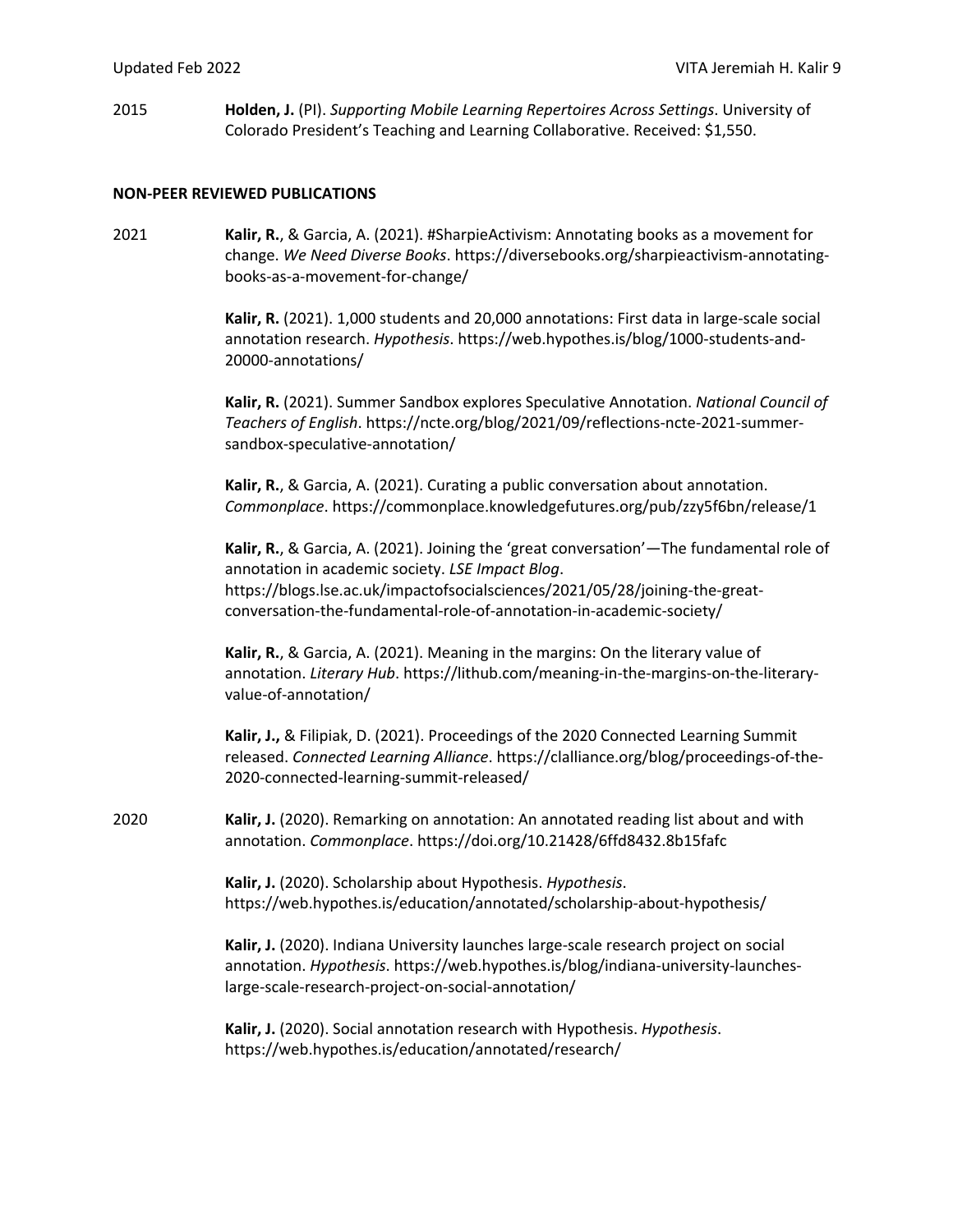**Kalir, J.** (2020). Annotate the syllabus. *Equity Unbound/OneHE*. https://oneheglobal.org/2020/08/24/annotate-the-syllabus/

Dunlap, J., Hinson, B., **Kalir, J.**, Morris, S., Schell, R., Summers, L., & Wilson, B. (2020). An open letter. *CU Denver Learning Design & Technology*. https://education.ucdenver.edu/academics/graduate/learning-design-technology/openletter

2019 **Kalir, J.** (2019). Proceedings of the 2019 Connected Learning Summit Released. *Connected Learning Alliance*. https://clalliance.org/blog/proceedings-of-the-2018 connected-learning-summit-released/

> Fleerackers, A., Alperin, J., Morales, E., & **Kalir, J.** (2019). Comment, reply, repeat: Engaging students with social annotation. *ScholCommLab.*  https://www.scholcommlab.ca/2019/08/27/social-annotation/

2018 **Kalir, J.** (2018). The Marginal Syllabus: Supporting educators' connected learning. *Connected Learning Alliance*. https://clalliance.org/blog/the-marginal-syllabussupporting-educators-connected-learning/

> **Kalir, J.** (2018). The Marginal Syllabus and open pedagogy. *Open Pedagogy Notebook*. http://openpedagogy.org/course-level/the-marginal-syllabus-and-open-pedagogy/

- 2014 **Holden, J.** (2014). A design exercise: (re)Designing the everyday. In *The pedagogy project*. Retrieved from https://www.hastac.org/blogs/remiholden/2014/02/12/01 design-exercise-redesigning-everyday.
- 2012 **Holden, J.**, Kane, L., & Halverson, R. (2012). *Designing collaborations to support digital learning in Wisconsin*. Madison, WI: University of Wisconsin-Madison Department of Educational Leadership and Policy Analysis.

#### **PEER REVIEWED PRESENTATIONS AT MEETINGS/CONFERENCES**

| 2021, online | Amundrud, A., Smørdal, O., Zhang, J., Chen, M-H., Kalir, J., Chen., B., Chang, Y-<br>H., Groos, D., Wiebe, J., Slotta, J., & Hod, Y. (2021, June). Technology<br>environments for learning community research. CSCL Symposium presentation<br>at International Society of the Learning Sciences Annual Meeting 2021 (online). |
|--------------|-------------------------------------------------------------------------------------------------------------------------------------------------------------------------------------------------------------------------------------------------------------------------------------------------------------------------------|
| 2020, online | Kalir, J. (2020, November). Educator annotation as collaborative and<br>professional learning. Roundtable presented at 2020 National Council of<br>Teachers of English Annual Convention (online).                                                                                                                            |
| 2020, online | Kalir, J. (2020, November). Educator civic writing and confluences among social<br>annotation, digital literacy, and open learning. Roundtable presented at 2020<br>National Council of Teachers of English Annual Convention (online).                                                                                       |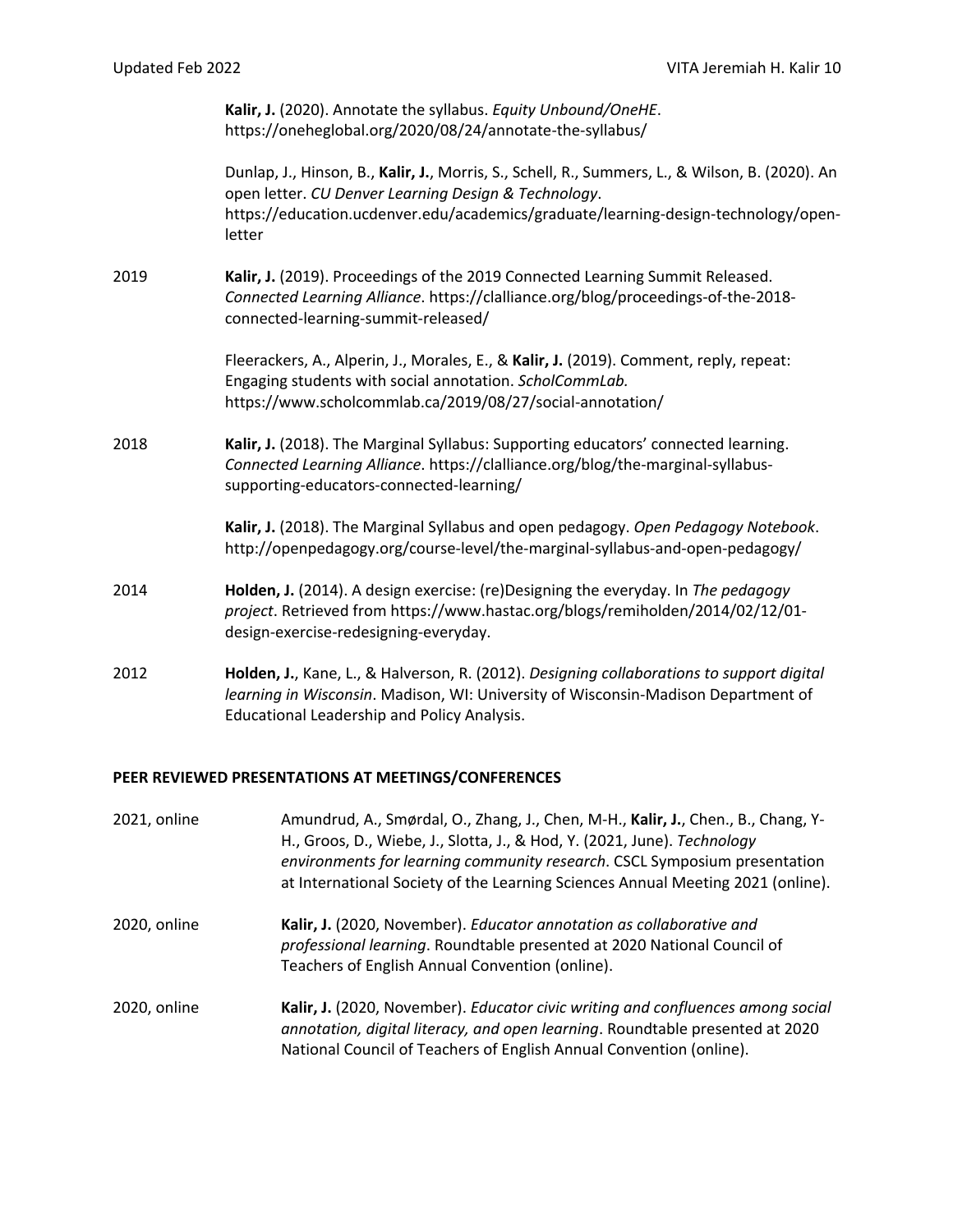| Updated Feb 2022    | VITA Jeremiah H. Kalir 11                                                                                                                                                                                                                                                                                                                                |
|---------------------|----------------------------------------------------------------------------------------------------------------------------------------------------------------------------------------------------------------------------------------------------------------------------------------------------------------------------------------------------------|
| 2020, online        | Andrews, C., Chartrand, G., & Kalir, J. (2020, November). Using social<br>annotation to improve learning in the teacher education classroom. Roundtable<br>presented at 2020 Association for Educational Communications and Technology<br>International Convention (online).                                                                             |
| 2020, Victoria, BC  | Fleerackers, A., Morales, E., Alperin, J., & Kalir, J. (2020, June). Threads of<br>learning: How do students use social annotations to construct knowledge?<br>Research to be presented at 2019 Digital Humanities Summer Institute.<br>University of Victoria, Victoria, British Columbia, Canada. [postponed/COVID-19]                                 |
| 2019, Baltimore, MD | Kalir, J., Cantrill, C., Dillon, J., King, M., McBride, C., Rogers, C., & Zellner, A.<br>(2019, November). Educator inquiry in the "margins:" Professional learning and<br>equity conversations in the Marginal Syllabus. Roundtable session presented at<br>the 2019 National Council of Teachers of English Annual Convention. Baltimore,<br>Maryland. |
| 2019, Baltimore, MD | Kalir, J. (2019, November). Educator discussion of ethics and equity through<br>collaborative annotation. Roundtable presented during "Ethical Dimensions of<br>Teaching Digital Literacy" session at the 2019 National Council of Teachers of<br>English Annual Convention. Baltimore, Maryland.                                                        |
| 2019, Irvine, CA    | Kalir, J., Cantrill, C., Zamora, M., Baker-Doyle, K., Campbell, G., & Angell, N.<br>(2019, October). Notes as nodes in connected learning. Symposium presented at<br>2019 Connected Learning Summit. University of California Irvine, Irvine,<br>California.                                                                                             |
| 2019, Villanova, PA | Scibilia, D., Kalir, J., Johnson, K., & James, N. (2019, October). Moving beyond<br>bias to the praxis of equity: Models for instruction and professional<br>development. Research presented at the 2019 International Conference on<br>Ethics Across the Curriculum. Villanova University, Villanova, Pennsylvania.                                     |
| 2019, Victoria, BC  | Fleerackers, A., Alperin, J., & Kalir, J. (2019, June). Online annotations in the<br>classroom: How, why, and what do students learn from annotating course<br>material. Research presented at 2019 Digital Humanities Summer Institute.<br>University of Victoria, Victoria, British Columbia, Canada.                                                  |
| 2019, Toronto, ON   | Kalir, J. (2019, April). Supporting educators' connected learning through open<br>web annotation. Poster presented at 2019 American Educational Research<br>Association Annual Meeting. Toronto, Ontario, Canada.                                                                                                                                        |
| 2019, Toronto, ON   | Perez, J., & Kalir, J. (2019, April). Infrastructuring educators' connected learning:<br>A design narrative about the Marginal Syllabus. Poster presented at 2019<br>American Educational Research Association Annual Meeting. Toronto, Ontario,<br>Canada.                                                                                              |
| 2019, Toronto, ON   | Kalir, J. & Hollett, T. (2019, April). Theorizing technologies for learning as<br>mutable mobiles. Poster presented at 2019 American Educational Research<br>Association Annual Meeting. Toronto, Ontario, Canada.                                                                                                                                       |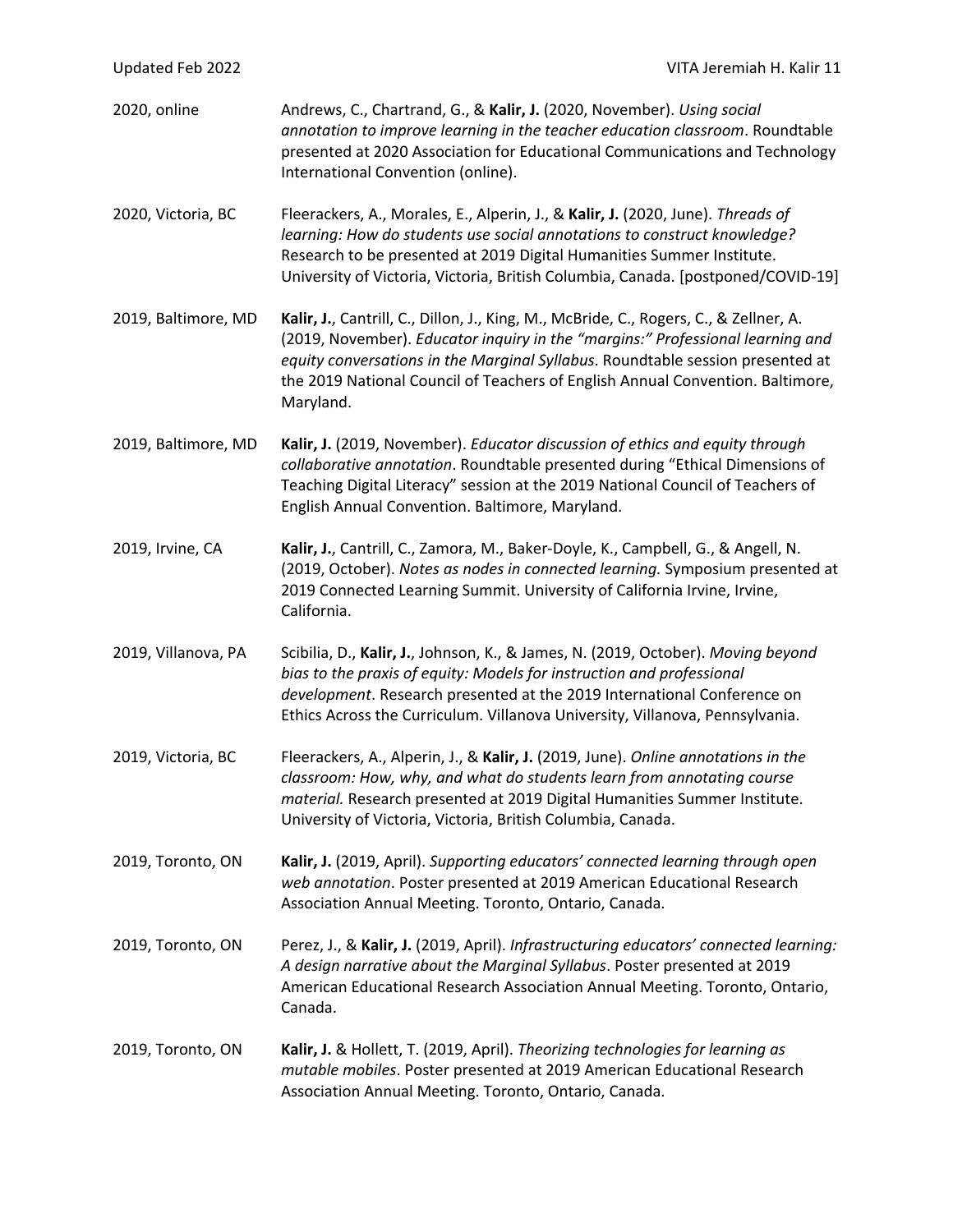| 2018, Houston, TX          | Kalir, J., Dillon, J., & Dean, J. (2018, November). The Marginal Syllabus:<br>Educators annotating the web as professional development about educational<br>equity. Research panel presented at 2018 National Council of Teachers of<br>English Annual Convention. Houston, Texas. |
|----------------------------|------------------------------------------------------------------------------------------------------------------------------------------------------------------------------------------------------------------------------------------------------------------------------------|
| 2018, Denver, CO           | Kalir, J., Chen, B., Dean, J., Wagstaff, S., & Ma, J. (2018, October). Annotation as<br>infrastructure for next generation digital learning environments. Research<br>presented at EDUCAUSE Annual Conference. Denver, Colorado.                                                   |
|                            | 2018, Niagara Falls, NY Kalir, J. (2018, October). Open palimpsests: Layering technologies, partnerships,<br>resources, and practices for open education. Research presented at 15 <sup>th</sup> Annual<br>Open Education Conference. Niagara Falls, New York.                     |
|                            | 2018, Niagara Falls, NY Kalir, J., & Perez, F. (2018, October). Open annotation data as learning analytics:<br>Workflows and visualizations for educator learning. Research presented at 15 <sup>th</sup><br>Annual Open Education Conference. Niagara Falls, New York.            |
| 2018, Cambridge, MA        | Perez, F., & Kalir, J. (2018, August). Open web annotation as connected<br>conversation in CSCL. Research paper presented at 2018 Connected Learning<br>Summit. Massachusetts Institute of Technology, Cambridge, Massachusetts.                                                   |
| 2018, Cambridge, MA        | Kalir, J., Cantrill, C., Perez, F., Dean, J., & Dillon, J. (2018, August). Educator<br>connected learning via collaborative web annotation. Spotlight presented at<br>2018 Connected Learning Summit. Massachusetts Institute of Technology,<br>Cambridge, Massachusetts.          |
| 2018, Denver, CO           | Olson, G., Johnson, H. L., & Kalir, J. (2018, August). Implementing Desmos<br>techtivities to promote students' covariational reasoning. Presentation at 2018<br>Math Fest Meeting, Mathematical Association of America. Denver, Colorado.                                         |
| 2018, San Francisco,<br>CA | Perez, F., & Kalir, J. (2018, June). Analyzing and visualizing open<br>annotation data to support educator learning. Research presented at 2018 I<br>Annotate. San Francisco, California.                                                                                          |
| 2018, Austin, TX           | Johnson, H. L., Olson, G., Kalir, J., Gardner, A., & Smith, A. (2018, June).<br>Questioning our questions: From soliciting answers to eliciting<br>reasoning. National Inquiry Based Learning Conference. Austin, Texas.                                                           |
| 2018, Austin, TX           | Olson, G., Johnson, H. L., Kalir, J., Gardner, A., & Smith, A. (2018, June). Two<br>graphs are better than one: Techtivities for College Algebra. National Inquiry<br>Based Learning Conference. Austin, Texas.                                                                    |
| 2018, New York, NY         | Kalir, J., & Perez, F. (2018, April). The Marginal Syllabus: Mediating educator<br>learning via web annotation. Research paper presented at 2018 American<br>Educational Research Association Annual Meeting. New York, New York.                                                  |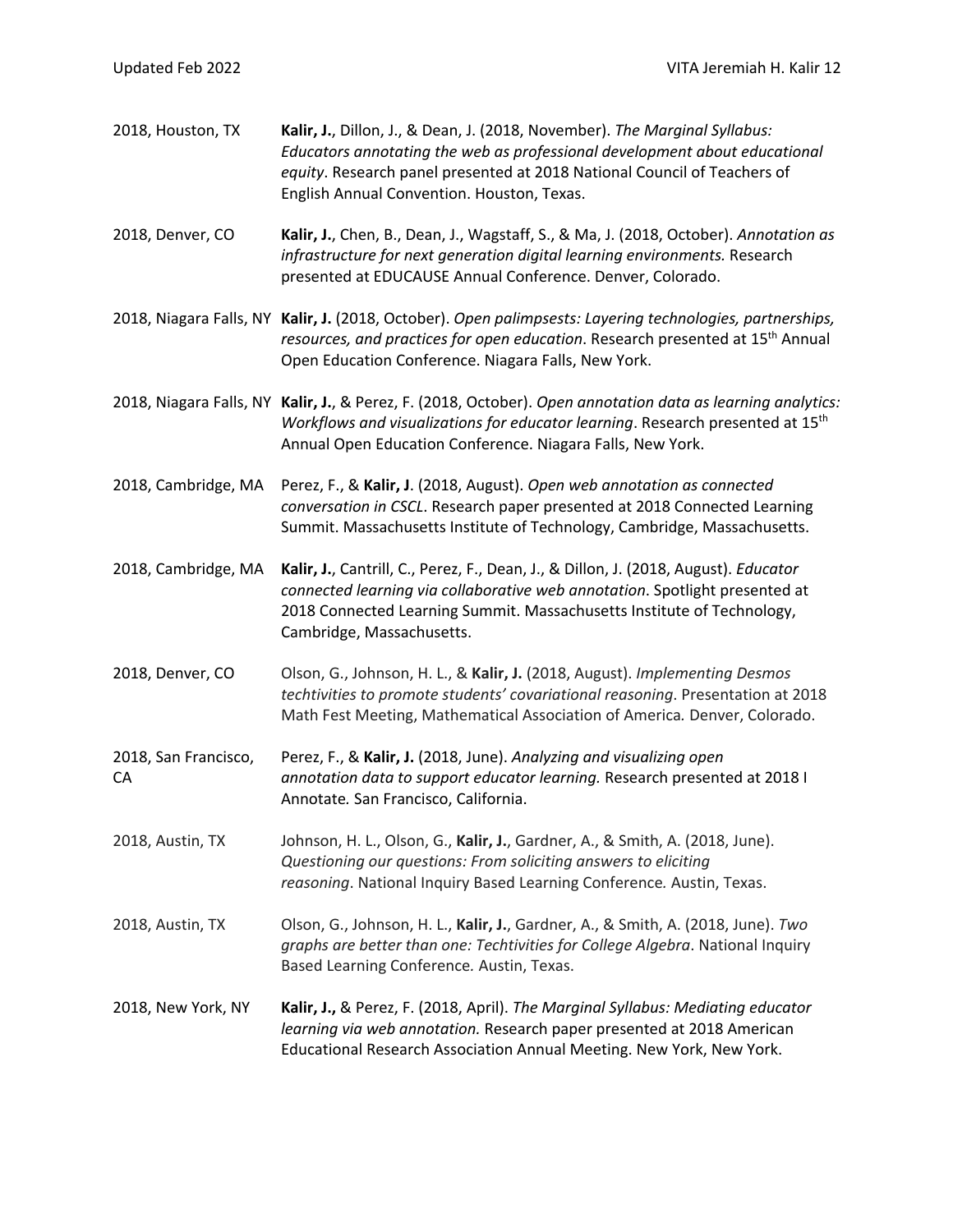| Updated Feb 2022      | VITA Jeremiah H. Kalir 13                                                                                                                                                                                                                                                                          |
|-----------------------|----------------------------------------------------------------------------------------------------------------------------------------------------------------------------------------------------------------------------------------------------------------------------------------------------|
| 2018, New York, NY    | Garcia, A., & Kalir, J. (2018, April). Civic writing on invisible walls: Annotation as<br>critical interrogation. Roundtable presentation at 2018 American Educational<br>Research Association Annual Meeting. New York, New York.                                                                 |
| 2018, Pueblo, CO      | Olson, G., Kalir, J., & Johnson, H. L. (2018, April). Desmos techtivities for the<br>college algebra classroom. 2018 Meeting of the Rocky Mountain Section of the<br>Mathematical Association of America. Pueblo, Colorado.                                                                        |
| 2018, San Diego, CA   | Johnson, H.L., Kalir, J., Olson, G.A., Sutton, J. (2018, January). Implementing<br>techtivities to promote students' covariational reasoning in college<br>algebra. Poster presented at MAA/NSF Poster Session, Joint Math Meetings. San<br>Diego, California.                                     |
| 2017, Irvine, CA      | Kalir, J., Zamora, M., Dean, J., DeRosa, R., Campbell, G., & Levine, A. (2017,<br>October). Layered learning: Web annotation in collaborative and connected<br>contexts. Research presented at 2017 Digital Media and Learning Conference.<br>University of California Irvine, Irvine, California. |
| 2017, Irvine, CA      | Taylor, K., Cramer, C., & Kalir, J. (2017, October). Mobile City Science: Youth<br>development through community mapping. Research presented at 2017 Digital<br>Media and Learning Conference. University of California Irvine, Irvine, California.                                                |
| 2017, San Antonio, TX | Kalir, J. (2017, April). Identifying educator techquity shifts in a research-practice<br>partnership. Research paper presented at 2017 American Educational Research<br>Association Annual Meeting. San Antonio, Texas.                                                                            |
| 2017, San Antonio, TX | Kalir, J. (2017, April). Metaproblems about techquity: Defining joint work in a<br>research-practice partnership. Research paper presented at 2017 American<br>Educational Research Association Annual Meeting. San Antonio, Texas.                                                                |
|                       | 2017, San Antonio, TX Kalir, J., & Hollett, T. (2017, April). Playgrids as new media configurations for<br>learning across space, time, and scale. Roundtable presented at 2017 American<br>Educational Research Association Annual Meeting. San Antonio, Texas.                                   |
| 2017, San Antonio, TX | Goodman, K., Phelps, J., & Kalir, J. (2017, April). Supporting educators as<br>designers: Making workshops as professional development in a research-<br>practice partnership. Poster presented at 2017 American Educational Research<br>Association Annual Meeting. San Antonio, Texas.           |
| 2016, Irvine, CA      | Kalir, J. (2016, October). What Maimonides, Banksy, and Alexandra Elbakyan<br>can teach us about open annotation. Ignite Talk presented at 2016 Digital Media<br>and Learning Conference. University of California Irvine, Irvine, California.                                                     |
| 2016, Berlin, Germany | Holden, J. (2016, May). Positing playful annotation in the open. Research<br>presented at 2016 I Annotate. Berlin, Germany.                                                                                                                                                                        |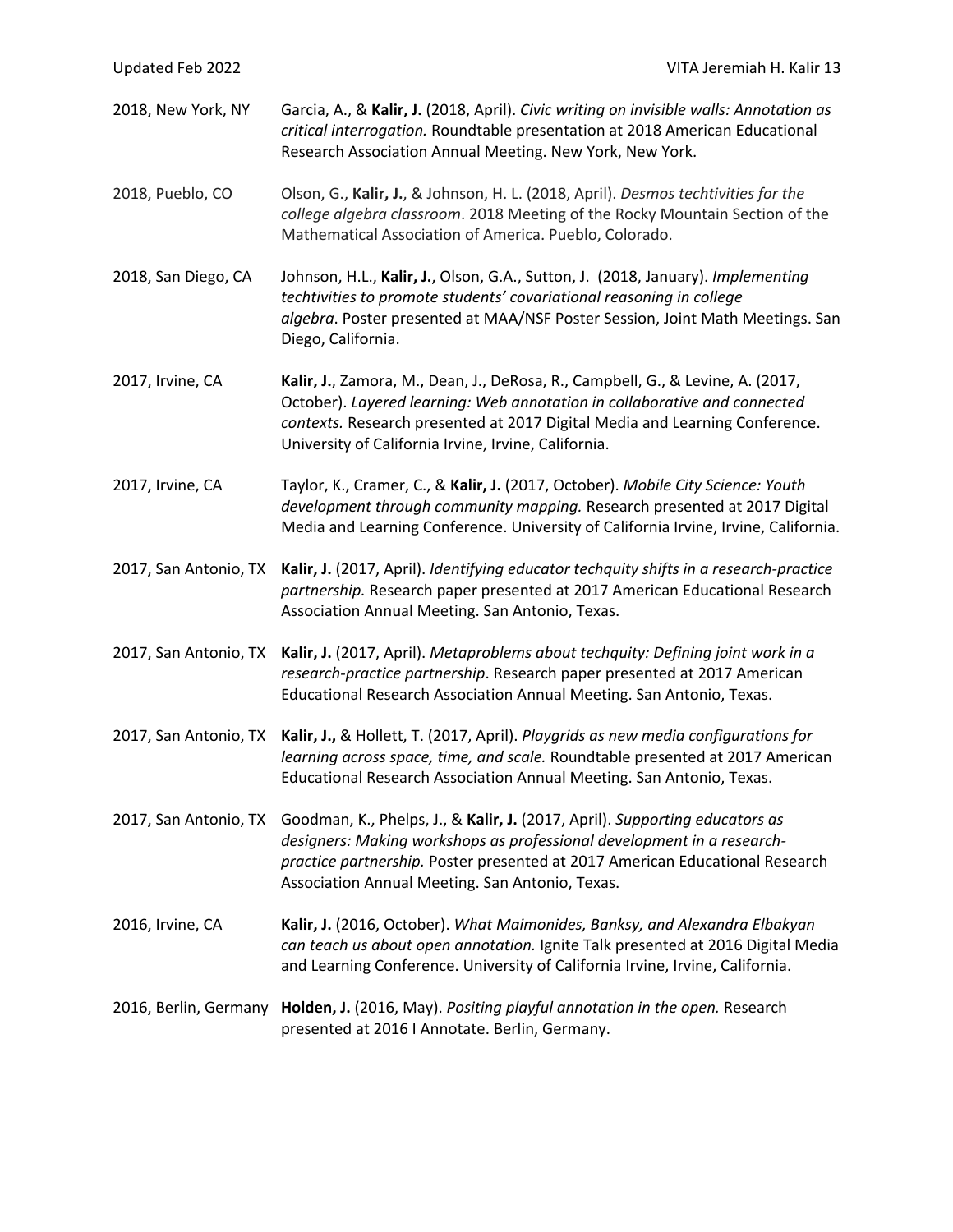|                                 | 2016, Washington, D.C. Holden, J. (2016, April). Civic caucusing as equitable engagement: The priorities<br>and pathways of Michigan youth. Research presented at 2016 American<br>Educational Research Association Annual Meeting. Washington, D.C.                                                                       |
|---------------------------------|----------------------------------------------------------------------------------------------------------------------------------------------------------------------------------------------------------------------------------------------------------------------------------------------------------------------------|
|                                 | 2016, Washington, D.C. Holden, J. (2016, April). Pre-service teacher mobile learning as mathematical<br>inquiry across settings. Research presented at 2016 American Educational<br>Research Association Annual Meeting. Washington, D.C.                                                                                  |
| 2015, Indianapolis, IN          | Hollett, T., & Holden, J. (2015, November). Civic engagement with technology<br>across time, space, and scale. Research presented at the 2015 Association for<br>Educational Communications and Technology International Convention.<br>Indianapolis, Indiana.                                                             |
| 2015, Indianapolis, IN          | Yanchar, S., Matthews, M. Wilson, B., Carr-Chellman, A., & Holden, J. (2015,<br>November). Human agency: Implications for instructional design and<br>technology. Research presented at the 2015 Association for Educational<br>Communications and Technology International Convention. Indianapolis,<br>Indiana.          |
| 2015, Boulder, CO               | Holden, J. (2015, August). When transmedia practices foster ecological<br>pedagogy. Research presented at the 2015 Colorado Learning and Teaching<br>with Technology Conference. University of Colorado Boulder, Boulder, Colorado.                                                                                        |
| 2015, Madison, WI               | Williams-Pierce, C., Kavaloski, A., Fields, D., Ng, D., Glazer, K., Cook, L.,  &<br>Holden, J. (2015, July). Pioneering teachers: Adventures with media, pedagogy,<br>and play in K-16 learning. Research presented at the 2015 Games Learning<br>Society Conference. University of Wisconsin-Madison, Madison, Wisconsin. |
| 2015, Los Angeles, CA           | Hollett, T., & Holden, J. (2015, June). Civic geographies: Civic engagement across<br>time, space, and scale. Research presented at the 2015 Digital Media and<br>Learning Conference. Los Angeles, California.                                                                                                            |
| 2015, Chicago, IL               | Holden, J. (2015, April). Posture, pivot, rift: Ecological mathematical agency in<br>pre-service teacher education. Research presented at the 2015 American<br>Educational Research Association Annual Meeting. Chicago, Illinois.                                                                                         |
| 2015, Chicago, IL               | Hollett, T., & Holden, J. (2015, April). The civic geographies of connected<br>learning: Fostering civic engagement across time, space, and scale. Research<br>presented at the 2015 American Educational Research Association Annual<br>Meeting. Chicago, Illinois.                                                       |
| 2015, Chicago, IL               | Herro, D., Dikkers, S., King, E., & Holden, J. (2015, April). Playful learning: A<br>national initiative moving game-based learning forward in schools. Poster<br>presented at the 2015 American Educational Research Association Annual<br>Meeting. Chicago, Illinois.                                                    |
| 2014, Prague, Czech<br>Republic | Holden, J. (2014, November). Mapping civic geographies: Expanding<br>expressions of civic engagement in connected learning. Poster presented at                                                                                                                                                                            |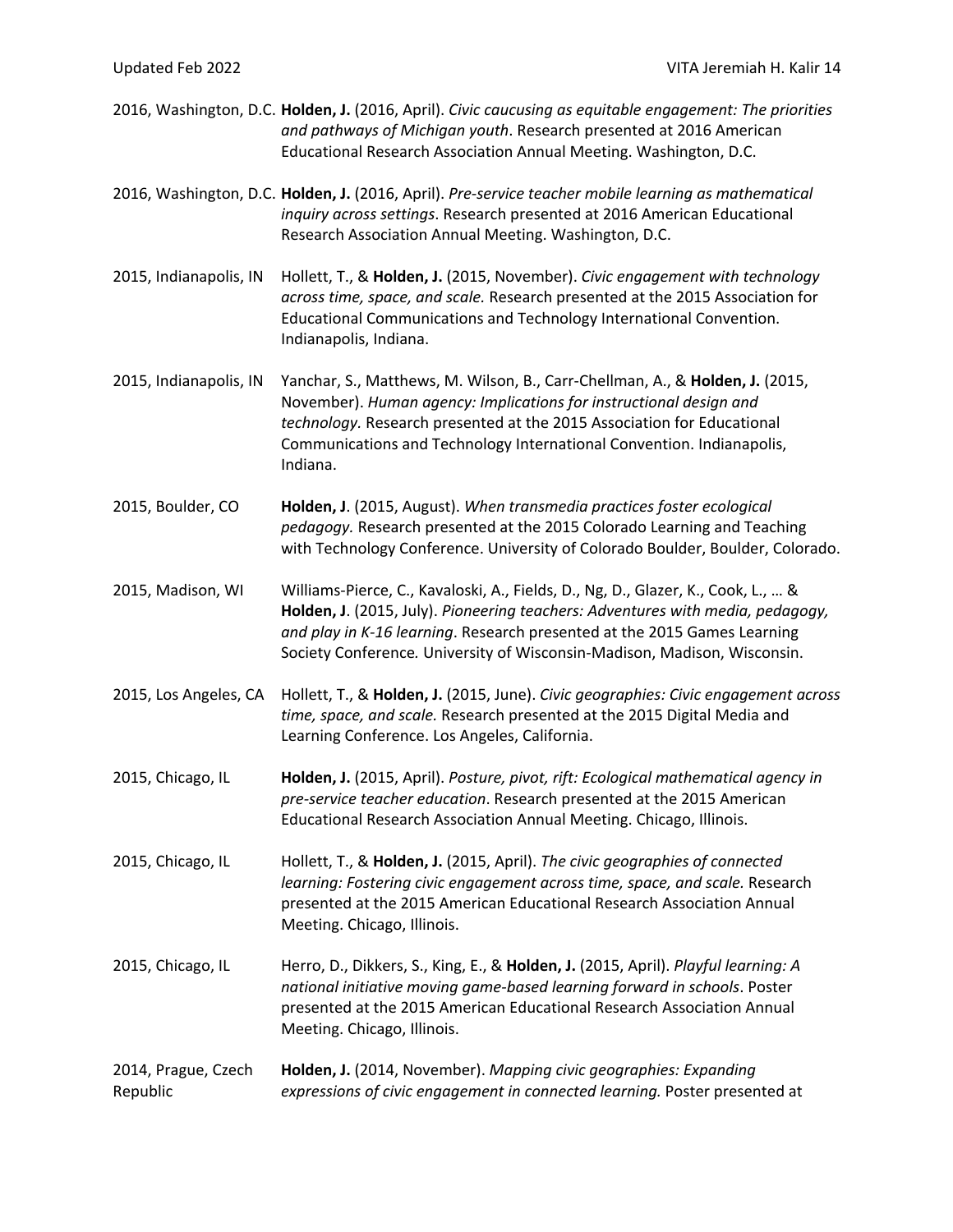2014 Institute for Innovation in Education: Prague Gathering. Riverside International School, Prague, Czech Republic.

- 2014, Niagara Falls, NY **Holden, J.** (2014, August). *Agile teacher learning: Designing media and methods to seed mathematics education across pre-service teachers' learning ecologies.* Research presented at the 2014 Association of Teacher Educators' Summer Conference, Emerging Scholars Program. Niagara Falls, New York.
- 2014, Madison, WI Beaber, R., & **Holden, J**. (2014, June). *Getting started with Playful Learning.*  Poster presented at the 2014 Games Learning Society Conference*.* University of Wisconsin-Madison, Madison, Wisconsin.
- 2014, Philadelphia, PA **Holden, J**. (2014, April). *Mediating pre-service teachers' place-mathematics connections: Design-based approaches to mathematics teacher education.* Roundtable presentation at the 2014 American Educational Research Association Annual Meeting. Philadelphia, Pennsylvania.

2014, Philadelphia, PA **Holden, J.** (2014, April). *Agile teacher learning: The design and enactment of mathematics teacher education across settings.* Poster presented at the Division K: Teaching and Teacher Education Graduate Student Seminar, 2014 American Educational Research Association Annual Meeting. Philadelphia, Pennsylvania.

- 2014, Madison, WI **Holden, J**. (2014, March). *Toward a learning ecology framework for teaching across settings.* Research presented at the 2014 Doctoral Research Program Educational Research Conference. University of Wisconsin-Madison, Madison, Wisconsin.
- 2014, Madison, WI **Holden, J**. (2014, March). *Agile teacher learning: Curricular and pedagogical designs for teaching across settings*. Poster presented at the 2014 Doctoral Research Program Educational Research Conference. University of Wisconsin-Madison, Madison, Wisconsin.
- 2014, Washington, D.C. **Holden, J**. (2014, January). *#flippedfailure: Designing "unsettled" learning spaces beyond the flipped classroom.* Workshop presented at the Association of American Colleges and Universities 2014 Annual Meeting. Washington, D.C.
- 2013, Chicago, IL Kulow, T., & **Holden, J**. (2013, November*). Pre-service teachers' engagement in sociopolitical problems.* Poster presented at the 2013 Psychology of Mathematics Education North American Conference. Chicago, Illinois.
- 2013, Durban, South **Holden, J**. (2013, November). *Collaborative global solutions to educational*  Africa *challenges*. Research presented at the 1st Annual Innovation in Education Durban Summit. Durban University of Technology, Durban, South Africa.
- 2013, Madison, WI Groff, J., & **Holden, J**. (2013, June*)*. *Playful learning: Building a knowledge base, building a movement.* Research presented at the 2013 Games Learning Society Conference. University of Wisconsin-Madison, Madison, Wisconsin.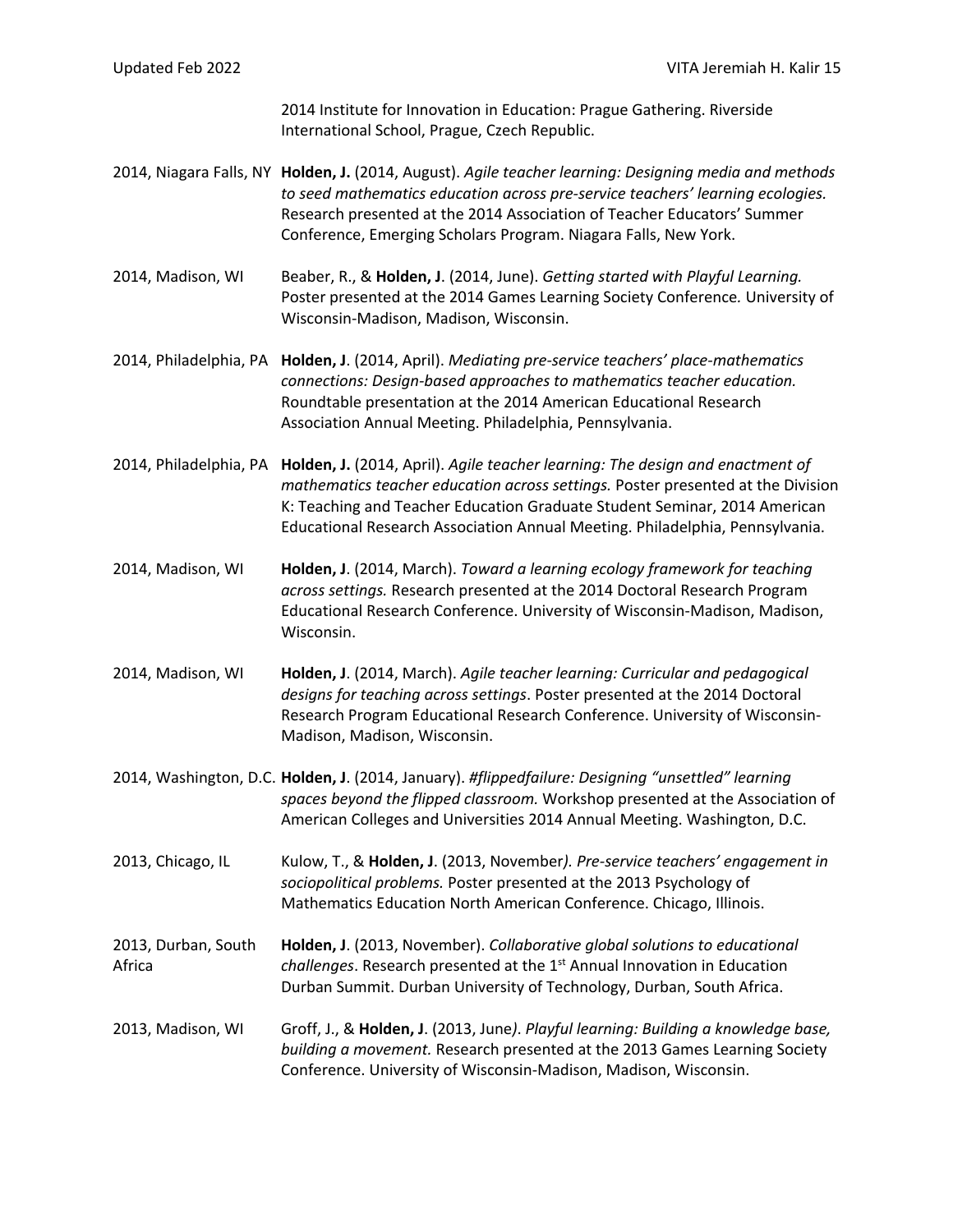| Updated Feb 2022          | VITA Jeremiah H. Kalir 16                                                                                                                                                                                                                                                                                                 |
|---------------------------|---------------------------------------------------------------------------------------------------------------------------------------------------------------------------------------------------------------------------------------------------------------------------------------------------------------------------|
| 2013, Madison, WI         | Holden, J. (2013, June). Sociomathematical participation: Participatory culture<br>and mathematics pre-service teacher education. Research presented at the 10 <sup>th</sup><br>International Conference on Computer Supported Collaborative Learning.<br>University of Wisconsin-Madison, Madison, Wisconsin.            |
| 2013, Madison, WI         | Holden, J. (2013, June). Math class "unsettled": Teaching and learning<br>mathematics within and across multiple spaces. Research presented at the 10 <sup>th</sup><br>International Conference on Computer Supported Collaborative Learning<br>Doctoral Consortium. University of Wisconsin-Madison, Madison, Wisconsin. |
| 2013, Madison, WI         | Holden, J. (2013, May). Beyond the flipped classroom: Collaborative design for<br>'unsettled' learning spaces. Research and workshop presented at the 2013<br>University of Wisconsin Teaching and Learning Symposium. University of<br>Wisconsin-Madison, Madison, Wisconsin.                                            |
| 2013, Grand Rapids,<br>MI | Holden, J. (2013, May). Inquiry and representation within and across an<br>"unsettled" mathematics methods course. Research presented at the 2013<br>Scholarship of Teaching & Learning Academy. Grand Valley State University,<br>Grand Rapids, Michigan.                                                                |
| 2013, Madison, WI         | Holden, J. (2013, April). Math class "unsettled": The practices, places, and<br>participatory culture of mathematics education. Research presented at the<br>2013 Doctoral Research Program Educational Research Conference. University<br>of Wisconsin-Madison, Madison, Wisconsin.                                      |
| 2013, Madison, WI         | Holden, J. (2013, April). The exit slip 2.0: Co-designing formative assessment in a<br>mathematics methods course. Research presented at the 2013 Doctoral<br>Research Program Educational Research Conference. University of Wisconsin-<br>Madison, Madison, Wisconsin.                                                  |
| 2013, Madison, WI         | Holden, J. (2013, April). The playful learning initiative: WePlay@WEMTA.<br>Presentation at the Wisconsin Educational Media & Technology Association<br>2013 Spring Conference: Learning & Leading by Design. Madison, Wisconsin.                                                                                         |
| 2013, Chicago, IL         | Holden, J. (2013, March). Lessons from South Bronx bodegas: A beginner's<br>guide to place-based civic engagement. Research presented at the 2013 Digital<br>Media and Learning Conference. Chicago, Illinois.                                                                                                            |
| 2013, Chicago IL          | Holden, J. (2013, March). The Placework Project: Civic engagement and place-<br>based learning. Research presented at the 2013 Digital Media and Learning<br>Conference. Chicago, Illinois.                                                                                                                               |
| 2012, East Lansing, MI    | Holden, J. (2012, November). Multiplacing and mathematics teacher education.<br>Research presented at the 2012 Great Lakes Place-based Education Conference.<br>Michigan State University, East Lansing, Michigan.                                                                                                        |
| 2012, Madison, WI         | Holden, J., & Kulow, T. (2012, May). Multispacing: Towards a framework for<br>curricular and pedagogical design in mathematics teacher education. Research                                                                                                                                                                |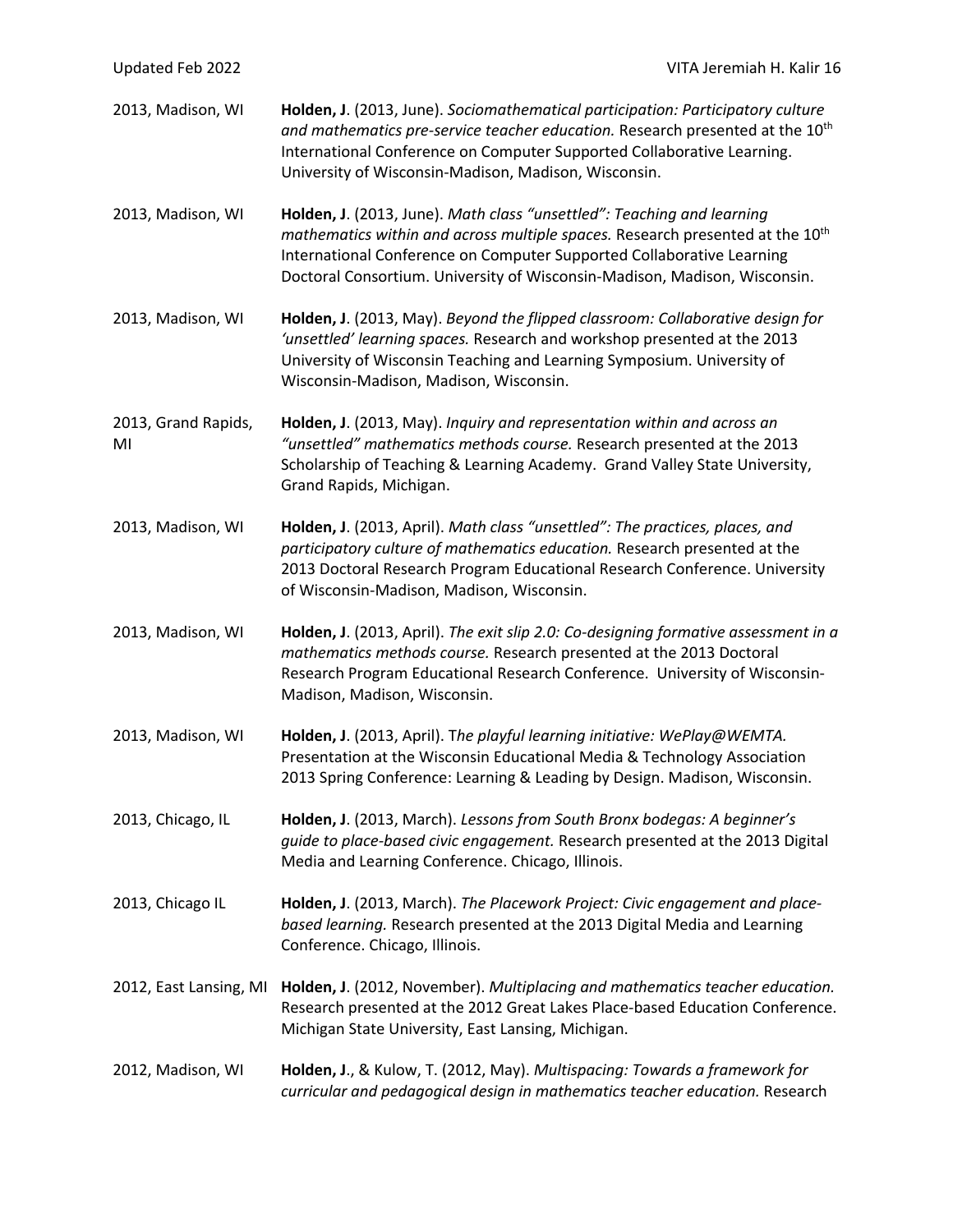presented at the 2012 Doctoral Research Program Educational Research Conference. University of Wisconsin-Madison, Madison, Wisconsin.

- 2012, Vancouver, BC **Holden, J**. (2012, April). *Anne Frank confronts Queen Isabella: Learning phenomena in historical, cultural, and social online simulation games.* Invited Discussant at the 2012 American Educational Research Association Annual Meeting. Vancouver, British Columbia.
- 2012, Vancouver, BC **Holden, J**., & Hora, M. (2012, April). *Exploring faculty decision-making processes for using instructional technology: Implications for pedagogical reform.* Research presented at the 2012 American Educational Research Association Annual Meeting. Vancouver, British Columbia.
- 2011, Charlotte, NC **Holden, J**., & Hora, M. (2011, November). *How faculty mental models shape decision-making and classroom use of instructional technology.* Research presented at the 2011 Association for the Study of Higher Education Annual Conference. Charlotte, North Carolina.
- 2011, Madison, WI Mathews, J., & **Holden, J**. (2011, June). *Mobile civic engagement? Participation, inquiry, and design.* Research presented at the Games Learning and Society Conference. University of Wisconsin-Madison, Madison, Wisconsin.

### **NON-PEER REVIEWED PRESENTATIONS AT MEETINGS/CONFERENCES**

#### *INVITED PRESENTATIONS*

| 2022, online | Kalir, J. (2022, February). Justice-oriented teaching and social annotation.<br>Presentation at University of Alaska Fairbanks (online).                                                                                                   |
|--------------|--------------------------------------------------------------------------------------------------------------------------------------------------------------------------------------------------------------------------------------------|
| 2021, online | Kalir, J., Garcia, A., & Esseiva, A. (2021, August). Annotation as artistic act:<br>Virtual panel discussion moderated by 2021 Innovator in Residence Courtney<br>McClellan. Panel presentation for Library of Congress Labs (online).     |
| 2021, online | Garcia, A., & Kalir, J. (2021, June). #AnnoConvo: A conversation about<br>annotation, literacy, and learning. Keynote presented at I Annotate 2021<br>(online).                                                                            |
| 2021, online | Kalir, J. (2021, June). Social annotation in K12 literacy education. Presentation<br>chair at I Annotate 2021 (online).                                                                                                                    |
| 2021, online | Kalir, J. (2021, May). How has preparing teachers online shifted teacher<br>educators' priorities and practices? Presentation at Collaboratory for Teacher<br>Education. University of Pennsylvania Graduate School of Education (online). |
| 2021, online | Kalir, J. (2021, April). Social annotation, critical literacy, and justice-directed<br>educator learning. Presentation at 2021 Society for Information Technology &<br>Teacher Education International Conference (online).                |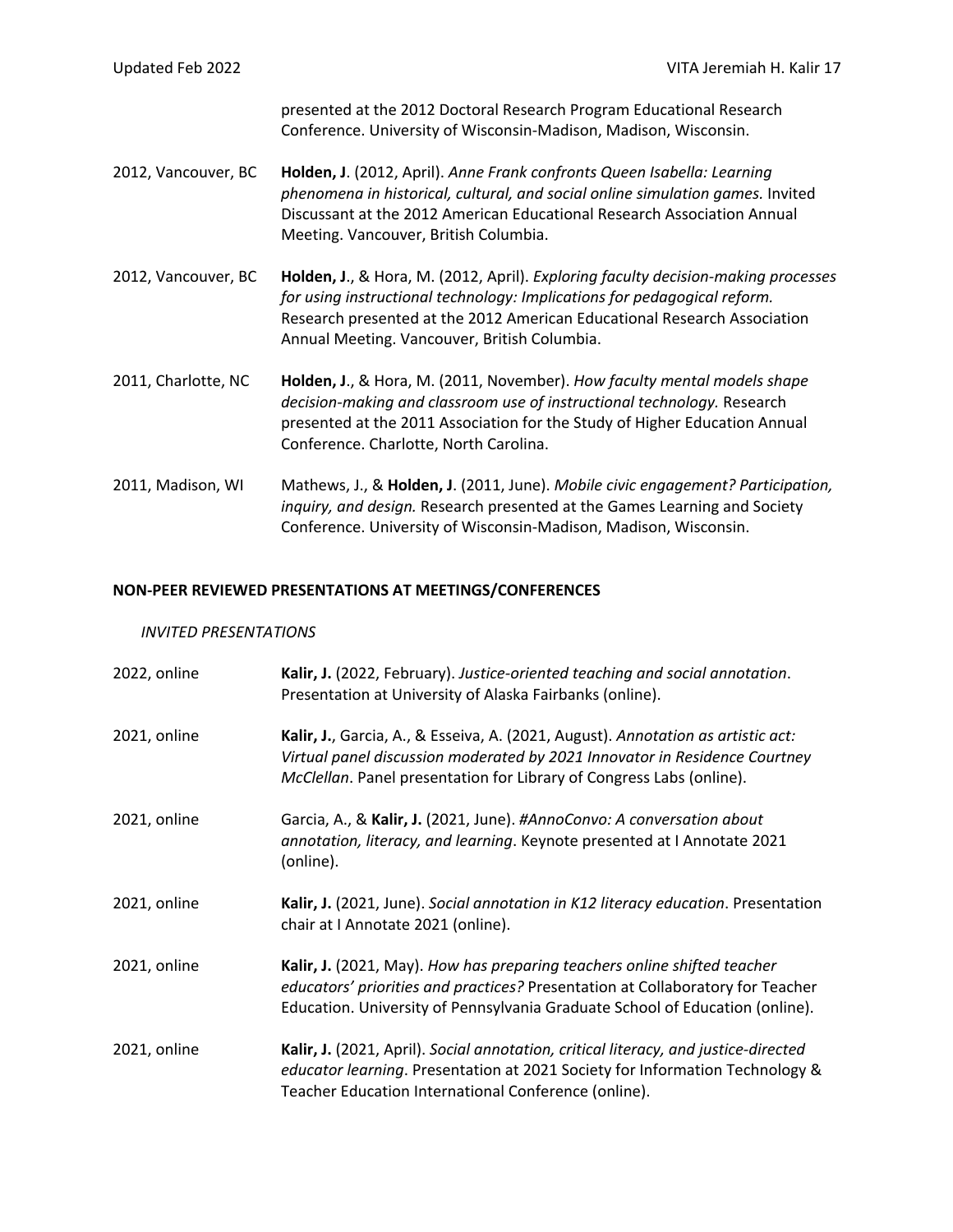| 2021, online                | Staines, H., Whaley, D., & Kalir, J. (2021, March). Bringing social learning to all<br>educational texts: Creating a coalition. Project briefing presented at Coalition<br>for Networked Information Spring 2021 Virtual Membership Meeting (online). |
|-----------------------------|-------------------------------------------------------------------------------------------------------------------------------------------------------------------------------------------------------------------------------------------------------|
| 2020, online                | Kalir, J. (2020, November). Coffee talk with Hypothesis: Researching edtech's<br>impacts with ethical, collaborative investigations. Presentation at Online<br>Learning Consortium Accelerate 2020 (online).                                          |
| 2020, online                | Kalir, J., Wilson, B., & Novak, K. (2020, April). Trauma, disruption, and care:<br>Some thoughts about distance learning. Presentation at eLearning Consortium<br>of Colorado Annual Conference (online).                                             |
| 2019, online                | Kalir, J. (2019, November). Annotation and open educational practices.<br>Presentation at Online Learning Consortium Accelerate 2019 (online).                                                                                                        |
| 2019, Denver, CO            | Hinson, B., Kalir, J., Laird, P., & Zinser, M. (2019, May). Gamestorm: Learning<br>futures. Presentation at 2019 CU Online Spring Symposium. University of<br>Colorado Denver, Denver, Colorado.                                                      |
| 2019, Denver, CO            | Kalir, J. (2019, April). Open pedagogy and open learning. Presentation at Open<br>Auraria. Auraria Library, Denver, Colorado.                                                                                                                         |
| 2019, Denver, CO            | Kalir, J., & Perez, F. (2019, April). Annotation and analytics. Roundtable<br>presentation at AnnotatED Summit. Denver, Colorado.                                                                                                                     |
| 2018, Denver, CO            | Kalir, J. (2018, November). Annotation and community. Invited presentation at<br>Fall 2018 Annotation Summit. University of Colorado Denver, Denver, Colorado.                                                                                        |
| 2018, St. Louis, MO         | Kalir, J. (2018, October). Educators as designers and the architecting of learning.<br>Keynote presented at Magna Teaching with Technology Conference. St. Louis,<br>Missouri.                                                                        |
| 2018, Denver, CO            | Kalir, J. (2018, May). ThingStudio: Supporting faculty critical digital pedagogy at<br>CU Denver. Lightning Talk presented at the Digital Scholarship in the Front<br>Range Symposium. University of Denver, Denver, Colorado.                        |
| 2018, Lancaster, PA         | Kalir, J. (2018, February). Open, critical, participatory: New directions in digital<br>pedagogy. Keynote presented at Lancaster Learns Conference. Pennsylvania<br>College of Health Sciences, Lancaster, Pennsylvania.                              |
| 2017, Denver, CO            | Kalir, J. (2017, October). Creativity, equity, and leadership: Future Intersections.<br>Keynote presented at Teaching and Learning with Technology Symposium.<br>Metropolitan State University, Denver, Colorado.                                     |
| 2017, Fredericksburg,<br>VA | Kalir, J. (2017, August). The Marginal Syllabus: Educator learning and<br>collaborative web annotation. Lightning Talk at 2017 Digital Pedagogy Lab.<br>University of Mary Washington, Fredericksburg, Virginia.                                      |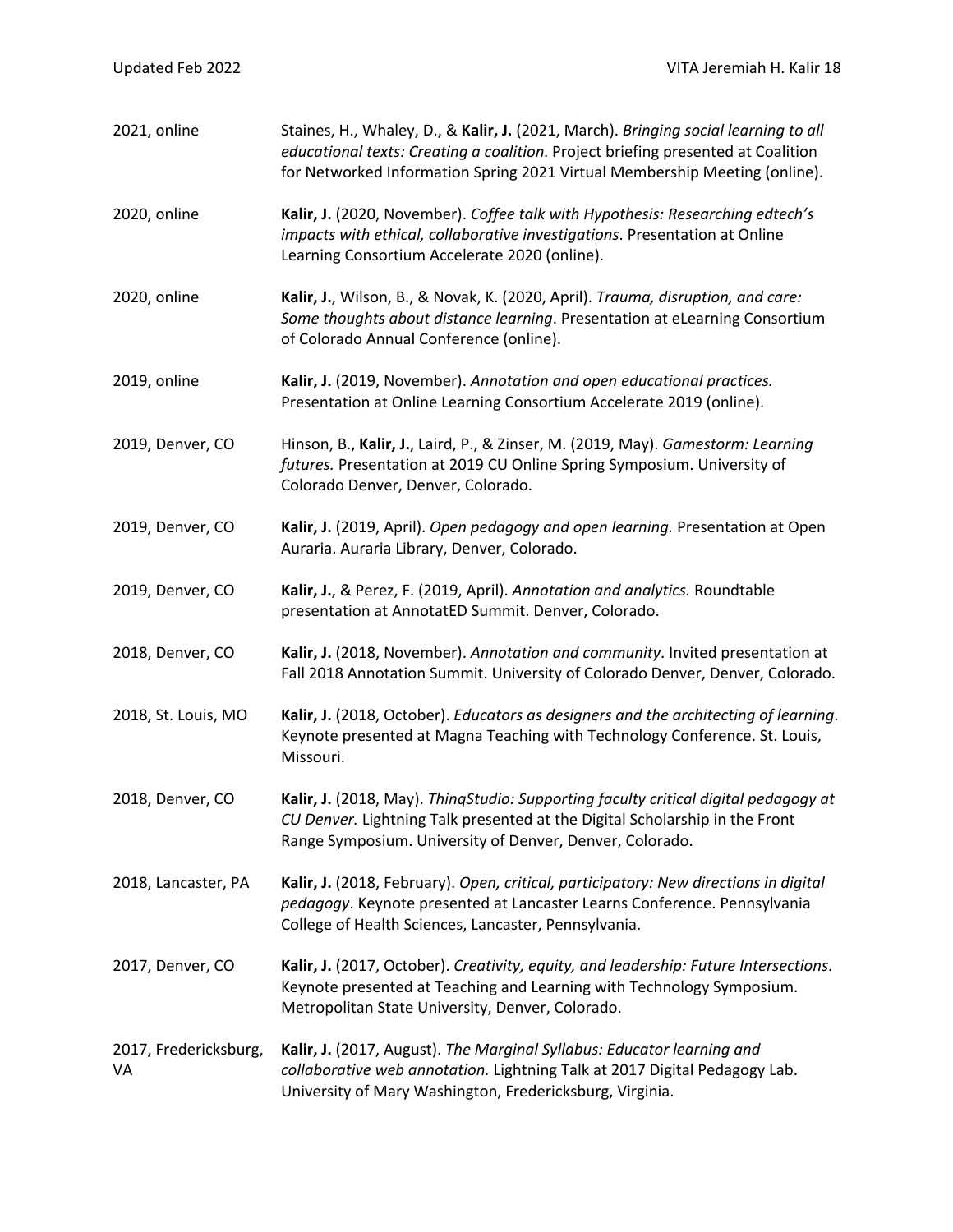| 2017, Keystone, CO         | Dean, J., & Kalir, J. (2017, July). Staking out the textbook: Collaborative<br>annotation, close reading, and deep instruction. Invited presentation at<br>InstructureCon 2017. Keystone, Colorado.                                                                                                                                             |
|----------------------------|-------------------------------------------------------------------------------------------------------------------------------------------------------------------------------------------------------------------------------------------------------------------------------------------------------------------------------------------------|
| 2017, San Francisco,<br>CA | Kalir, J. (2017, May). Annotation in the classroom. Invited moderator at<br>2017 I Annotate. San Francisco, California.                                                                                                                                                                                                                         |
| 2017, Denver, CO           | Kalir, J. (2017, April). Open web annotation: Social and collaborative annotation<br>for online teaching and learning. Invited presentation at Beyond Canvas:<br>Teaching with Social Media. University of Colorado Denver, Denver, Colorado.                                                                                                   |
| 2017, Vancouver, BC        | Kalir, J. (2017, April). Refracted perspectives: Technology, disruption, and<br>learning. Closing Keynote presented at 2017 CANeLearn Symposium. Vancouver,<br>British Columbia, Canada.                                                                                                                                                        |
| 2017, Vancouver, BC        | Kalir, J. (2017, April). Opening toward disrupted and transformative professional<br>learning. Pre-Conference Keynote presented at 2017 CANeLearn Pre-<br>Conference Symposium. Vancouver, British Columbia, Canada.                                                                                                                            |
| 2016, Denver, CO           | Holden, J. (2016, August). What do you want from web annotation? Invited<br>discussion at 2016 Hypothesis Educator Institute. University of Colorado Denver,<br>Denver, Colorado.                                                                                                                                                               |
| 2016, Nanaimo, BC          | Holden, J. (2016, June). Leading for equity: Engaging the challenges and<br>opportunities of technology innovation to transform learning. Keynote<br>presented at the 2016 Equity, Technology, Innovation and the New Curriculum:<br>A Symposium for K-12 Education Leaders. Vancouver Island University,<br>Nanaimo, British Columbia, Canada. |
| 2016, Aurora, CO           | Holden, J. (2016, June). LEADing Techquity in Aurora Public Schools. Keynote<br>presented at the Aurora Public Schools Leadership Summit. Aurora, Colorado.                                                                                                                                                                                     |
| 2016, Key West, FL         | Holden, J. (2016, March). A provocantation: Toward techquity. Invited address<br>presented at 2016 Institute for Innovation in Education: Florida Keys Gathering.<br>Florida Keys Community College, Florida Keys, Florida.                                                                                                                     |
| 2016, Denver, CO           | Holden, J. (2016, February). Toward techquity. Invited address presented at<br>Teacher Librarian Day 2016: Creative Contrast. Denver, Colorado.                                                                                                                                                                                                 |
| 2015, Indianapolis, IN     | Hollett, T., Holden, J., Weible, J., & Dousay, T. (2015, November). Designing for<br>playful learning. Invited panel at the 2015 Association for Educational<br>Communications and Technology International Convention. Indianapolis,<br>Indiana.                                                                                               |
| 2015, Los Angeles, CA      | Holden, J. (2015, October). Educator agency and playful learning. Closing<br>keynote presented at Milken Community Schools Playful Learning Summit. Los<br>Angeles, California.                                                                                                                                                                 |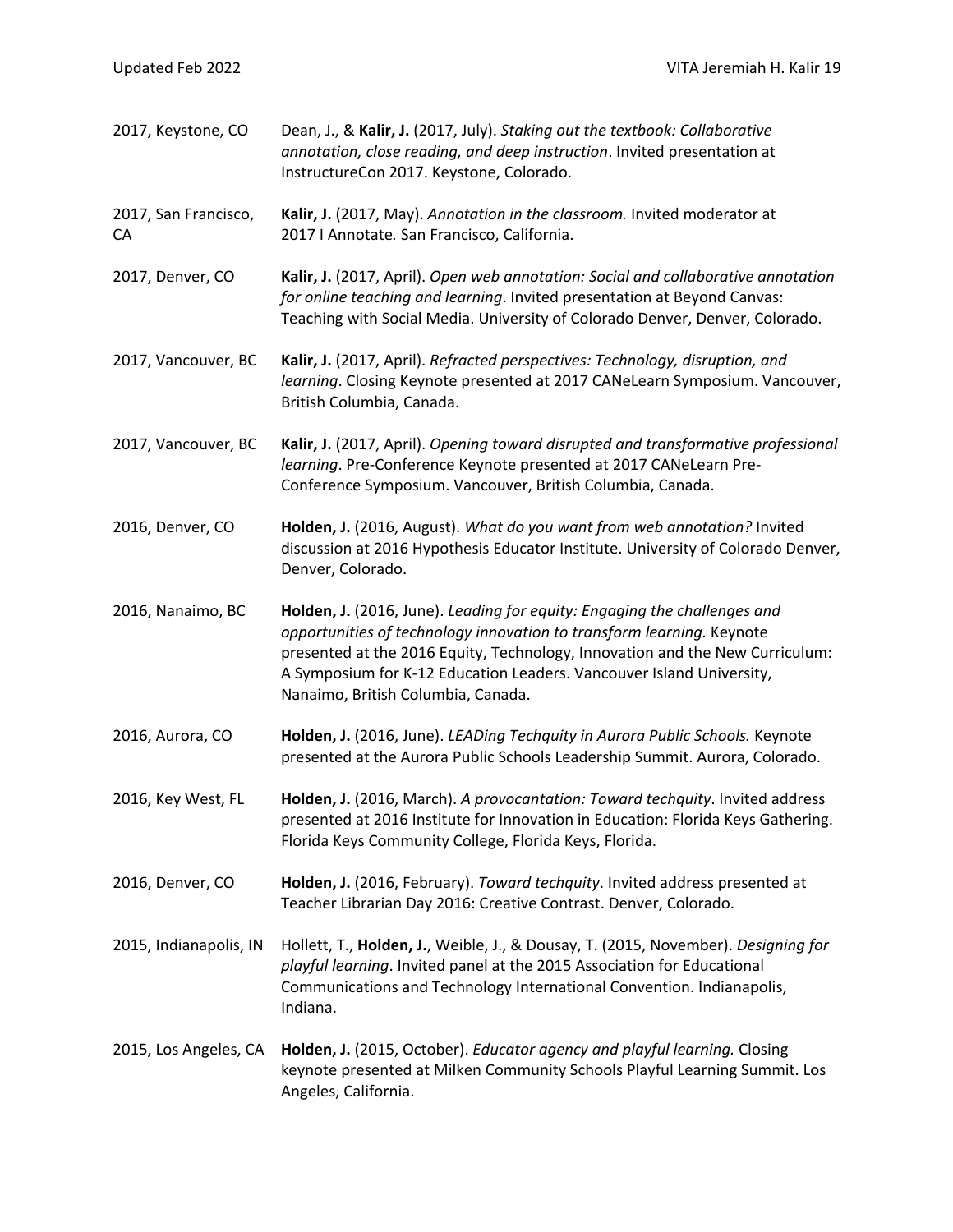| 2015, Madison, WI               | Holden, J., & King, E. (2015, July). Playful learning report: A bridging<br>conversation. Address presented at 2015 Games Learning Society Conference.<br>University of Wisconsin-Madison, Madison, Wisconsin.                                                                                                                                                  |
|---------------------------------|-----------------------------------------------------------------------------------------------------------------------------------------------------------------------------------------------------------------------------------------------------------------------------------------------------------------------------------------------------------------|
| 2015, Madison, WI               | Hergenrader, T., Barab, S., Killham, J., Bressler, D., Travis, R., Holden, J., & Slota,<br>S. (2015, July). Playing at school: A strategic discussion on the evolving role of<br>game mechanics in curriculum and assessment. Invited symposium presented at<br>2015 Games Learning Society Conference. University of Wisconsin-Madison,<br>Madison, Wisconsin. |
| 2015, Denver, CO                | Holden, J. (2015, May). Ecological pedagogy in online teaching. Presentation at<br>2015 CU Online Spring Symposium. University of Colorado Denver. Denver,<br>Colorado.                                                                                                                                                                                         |
| 2014, Prague, Czech<br>Republic | Holden, J. (2014, November). Designing civic engagement(s). Address presented<br>at the 2014 Institute for Innovation in Education: Prague Gathering. Riverside<br>International School, Prague, Czech Republic.                                                                                                                                                |
| 2014, La Crosse, WI             | Holden, J. (2014, August). Play, improvisation, and mobility: Designing agile<br>teaching and learning. Keynote presented at the 2014 Summer Blended<br>Learning Institute. University of Wisconsin-La Crosse. La Crosse, Wisconsin.                                                                                                                            |
| 2014, Marysville, MI            | Holden, J. (2014, August). Why becoming an agile educator matters. Keynote<br>presented at the 21 <sup>st</sup> Century Learning Symposium. St. Clair County RESA,<br>Marysville, Michigan.                                                                                                                                                                     |
| 2014, Ann Arbor, MI             | Holden, J. (2014, June). A provocantation. Address presented at the 2014<br>Institute for Innovation in Education: Ann Arbor Gathering. University of<br>Michigan, Ann Arbor, Michigan.                                                                                                                                                                         |
| 2014, Los Angeles, CA           | Holden, J. (2014, March). Playful Learning: A national movement. Address<br>presented at Milken Community Schools Playful Learning Summit. Los Angeles,<br>California.                                                                                                                                                                                          |
| 2013, Whitewater, WI            | Holden, J. (2013, November). Playful Learning 101. Address presented at UW-<br>Whitewater Playful Learning Summit. University of Wisconsin-Whitewater,<br>Whitewater, Wisconsin.                                                                                                                                                                                |
| 2013, Durban, South<br>Africa   | Holden, J. (2013, November). Models and metaphors for collaborative work.<br>Address presented at the 1 <sup>st</sup> Annual Innovation in Education Durban Summit.<br>Durban University of Technology, Durban, South Africa.                                                                                                                                   |
| 2013, Flint, MI                 | Holden, J. (2013, October). Unsettling teacher education: Playing with where,<br>how, and why we teach. Research presented at the Thompson Center for<br>Learning and Teaching. University of Michigan-Flint, Flint, Michigan.                                                                                                                                  |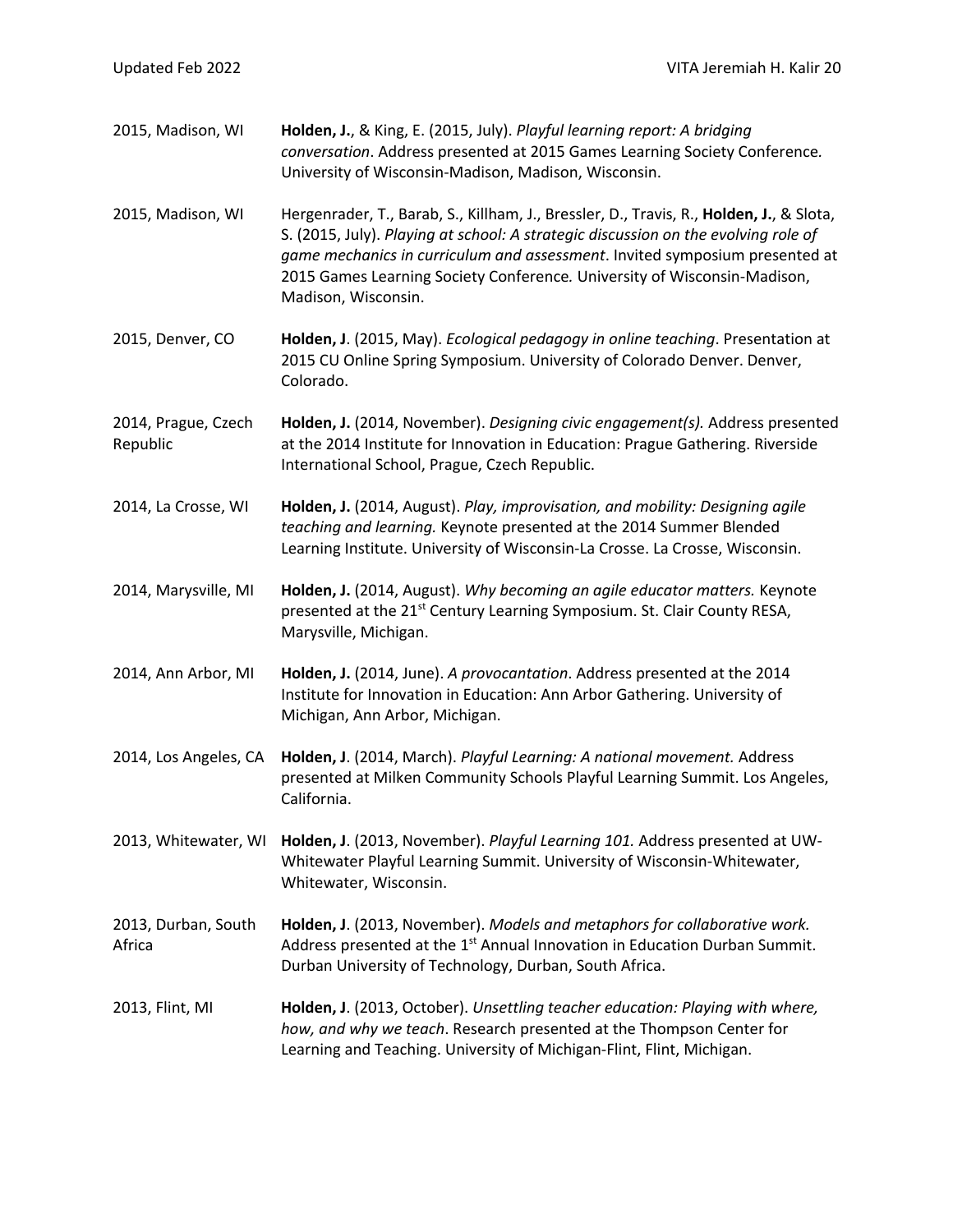2013, Ann Arbor, MI **Holden, J**. (2013, June). *Perception on edge: Revealing our challenges, curiosities, and assumptions.* Keynote address presented at the 2013 Institute for Innovation in Education: Ann Arbor Gathering. University of Michigan, Ann Arbor, Michigan.

#### **SEMINARS/WORKSHOPS PRESENTED**

| 2021, online | Kalir, J. (2021, December). Talking annotation with Remi Kalir. Seminar/podcast<br>for Open Education Global/OEG Voices (online).                                                                                                                                                            |
|--------------|----------------------------------------------------------------------------------------------------------------------------------------------------------------------------------------------------------------------------------------------------------------------------------------------|
| 2021, online | Kalir, J. (2021, October). Using Hypothesis. Workshop facilitated for University<br>of Colorado Denver Center for Excellence in Teaching & Learning (online).                                                                                                                                |
| 2021, online | McClellan, C., Mears, J., Garcia, A., & Kalir, J. (2021, July-August). Annotation<br>makes thinking visible. NCTE 2021 Summer Sandbox Series (online).                                                                                                                                       |
| 2021, online | Kalir, J. (2021, June). Social annotation for critical and creative literacy<br>education. Workshop presented at 2021 National Writing Project Rocky<br>Mountain Regional Conference (online).                                                                                               |
| 2021, online | Dean, J., & Kalir, J. (2021, June). Social annotation in humanities teaching and<br>research. Workshop presented at Digital Humanities Summer Institute 2021<br>(online).                                                                                                                    |
| 2021, online | Kalir, J. (2021, May). Supporting open education at CU Denver. Presentation at<br>Auraria OER Panel. Auraria Library (online).                                                                                                                                                               |
| 2021, online | Kalir, J. (2021, May). Literacy and learning with social annotation in high school.<br>Webinar moderator of Liquid Margins (online).                                                                                                                                                         |
| 2021, online | Kalir, J. (2021, January). Community in composition: Annotation in English<br>education. Webinar participant during Liquid Margins (online).                                                                                                                                                 |
| 2021, online | Kalir, J., Cantrill, C., Dean, J., McBride, C., & Stickney, D. (2021, January). Social<br>annotation as justice-oriented collaborative dialogue among K12 educators.<br>Webinar presented during CSCL In Times of Crisis series, International Society of<br>the Learning Sciences (online). |
| 2020, online | Kalir, J. (2020, November). Social annotation and teacher education. Webinar<br>moderator of Liquid Margins (online).                                                                                                                                                                        |
| 2020, online | Kalir, J. (2020, September). Researching annotation's power with our first<br>Scholar in Residence. Webinar presented during Liquid Margins (online).                                                                                                                                        |
| 2020, online | Kalir, J. (2020, July). Intersections, collaborations, and commitments: Bringing<br>DPL home. Workshop facilitated at Digital Pedagogy Lab 2020. University of<br>Colorado Denver (online).                                                                                                  |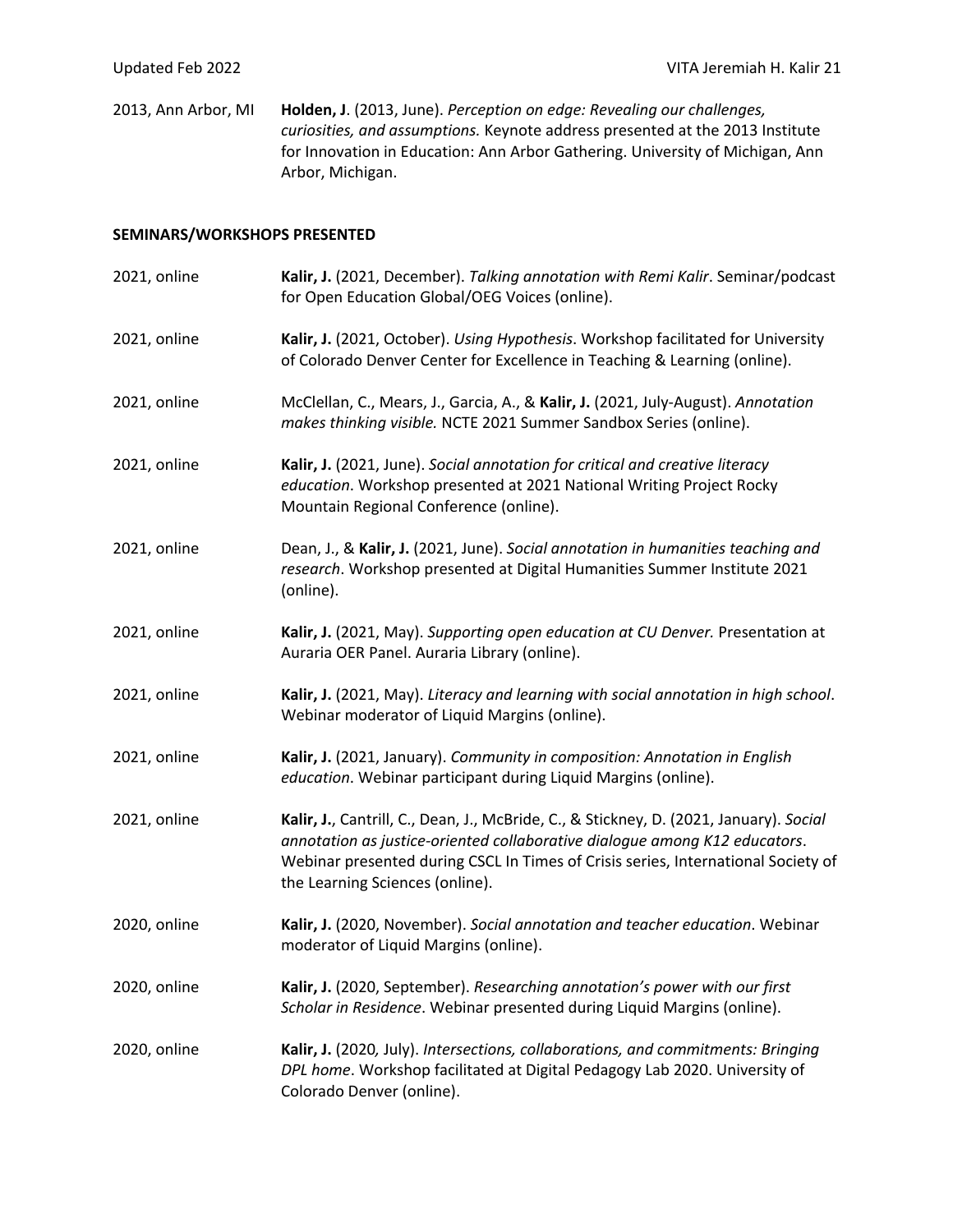| 2020, online                | Kalir, J. (2020, February). Educators discussing ethics, equity, and literacy<br>through collaborative annotation. Seminar presented at Ethics of Digital Literacy<br>Virtual Series, DrewTEACH (online).                                                |
|-----------------------------|----------------------------------------------------------------------------------------------------------------------------------------------------------------------------------------------------------------------------------------------------------|
| 2019, Denver, CO            | Dean, J., Kalir, J., & Richard, S. (2019, April). Annotation within and beyond the<br>classroom. Innovation Lab presented at OLC Innovate 2019. Denver, Colorado.                                                                                        |
| 2019, online                | Kalir, J. (2019, March). Equity-oriented open learning in the Marginal Syllabus.<br>Webinar presented during Global Creative Commons Network Web-a-thon.<br>Creative Commons webinar (online).                                                           |
| 2019, Denver, CO            | Kalir, J. (2019, March). Instructional design thinking and digital education.<br>Workshop presented at Education Scholarship & Innovation Symposium.<br>University of Colorado Anschutz Medical Campus. Denver, Colorado.                                |
| 2018, Denver, CO            | Kalir, J. (2018, November). Designing for collaborative annotation and learning.<br>Workshop facilitated at Fall 2018 Annotation Summit. University of Colorado<br>Denver, Denver, Colorado.                                                             |
| 2018, Denver, CO            | Kalir, J. (2018, October). Open education and open annotation. Workshop<br>facilitated at Metropolitan State University Open Educational Resources Faculty<br>Learning Community. Metropolitan State University, Denver, Colorado.                       |
| 2018, Fredericksburg,<br>VA | Kalir, J. (2018, August). Building educator learning: Agency, equity, and change.<br>Workshop facilitated at Digital Pedagogy Lab 2018. University of Mary<br>Washington, Fredericksburg, Virginia.                                                      |
| 2018, Philadelphia, PA      | Kalir, J. (2018, July). The Marginal Syllabus: Annotating the web for social<br>justice. Workshop presented at 2018 Transformative Teacher Educator<br>Fellowship Summer Institute. Arcadia University, Philadelphia, Pennsylvania.                      |
| 2018, San Francisco,<br>CA  | Kalir. J., & Dean, J. (2018, June). Building annotation communities. Workshop<br>presented at 2018 I Annotate. San Francisco, California.                                                                                                                |
| 2018, Denver, CO            | Kalir, J. (2018, May). The Marginal Syllabus: Open web annotation as critical<br>dialogue. Seminar presented at the Digital Scholarship in the Front Range<br>Symposium. University of Denver, Denver, Colorado.                                         |
| 2018, Lancaster, PA         | Kalir, J. (2018, February). Discussing open, critical, and participatory pedagogy.<br>Seminar presented at Lancaster Learns Conference. Pennsylvania College of<br>Health Sciences, Lancaster, Pennsylvania.                                             |
| 2017, Golden, CO            | Simmons, S., Prather, L., Hinson, B., & Kalir, J. (2017, August). Solving online<br>challenges together, an interactive session. Workshop presented at the Mines<br>Engineering Learning Mini-conference. Colorado School of Mines, Golden,<br>Colorado. |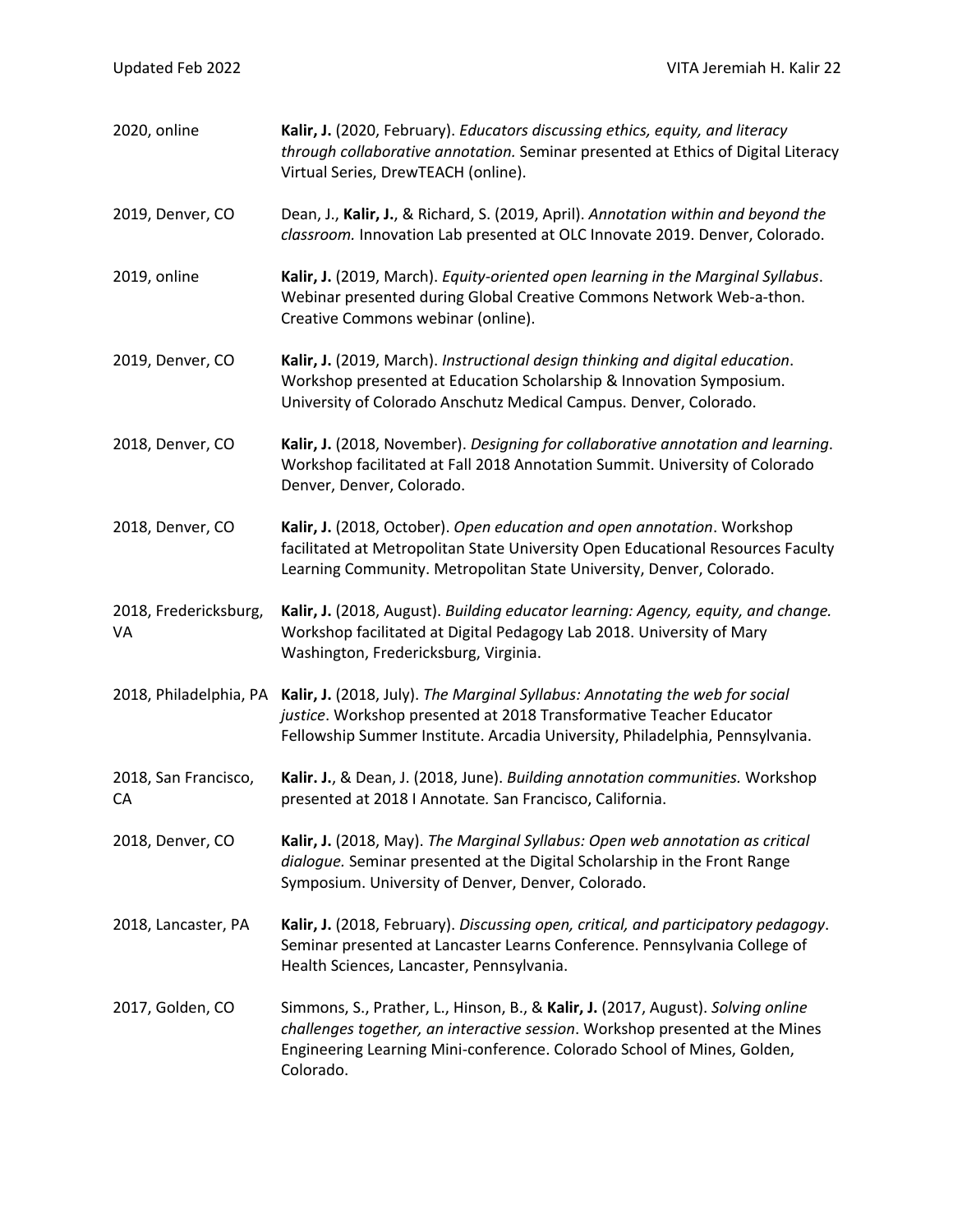| Updated Feb 2022     | VITA Jeremiah H. Kalir 23                                                                                                                                                                                                                                                |
|----------------------|--------------------------------------------------------------------------------------------------------------------------------------------------------------------------------------------------------------------------------------------------------------------------|
| 2017, Ann Arbor, MI  | Kalir, J., & Kupperman, J. (2017, June). Design thinking and the design mindset<br>for project work. Workshop presented at the 2017 Institute for Innovation in<br>Education: Ann Arbor Gathering. University of Michigan. Ann Arbor, Michigan.                          |
| 2017, Vancouver, BC  | Kalir, J. (2017, April). Design thinking for blended boundaries. Workshop<br>presented at 2017 CANeLearn Pre-Conference Symposium. Vancouver, British<br>Columbia, Canada.                                                                                               |
| 2017, online         | Kalir, J. (2017, April). Open annotation: The pedagogy of collaborative<br>annotation. Seminar presented at The Pedagogy of Collaborative Annotation.<br>Hypothesis webinar (online).                                                                                    |
| 2016, Nanaimo, BC    | Poggione, P., Kalir, J., & Kupperman, J. (2016, November). Design thinking for<br>learning and collaboration. Workshop presented at Institute for Innovation in<br>Education Gathering. Vancouver Island University, Nanaimo, British Columbia,<br>Canada.               |
| 2016, Denver, CO     | Dillon, J., Holden, J., Jordan, J., & Lee Kirtz, J. (2016, August). Lessons from using<br>Hypothe.is in the classroom. Panel discussion at 2016 Hypothes.is Educator<br>Institute. University of Colorado Denver, Denver, Colorado.                                      |
| 2016, Boca Raton, FL | Poggione, P., Holden, J., & Kupperman, J. (2016, February). Design thinking<br>exploration for educators. Workshop presented at Donna Klein Jewish Academy.<br>Boca Raton, Florida.                                                                                      |
| 2016, Denver, CO     | Holden, J. (2016, February). Toward techquity: Ask me anything. Seminar<br>presented at Teacher Librarian Day 2016: Creative Contrast. Denver, Colorado.                                                                                                                 |
| 2015, Richmond, IN   | Holden, J. (2015, August). Digital humanities tools and good pedagogy.<br>Workshop presented at the Digital Humanities Workshop. Earlham College.<br>Richmond, Indiana.                                                                                                  |
| 2015, Ann Arbor, MI  | Holden, J. (2015, June). A provocantation: Cultural tools and practices.<br>Workshop presented at the 2015 Institute for Innovation in Education: Ann<br>Arbor Gathering. University of Michigan. Ann Arbor, Michigan.                                                   |
| 2015, Denver, CO     | Holden, J. (2015, June). Solving problems through play. Workshop presented at<br>the 2015 Education and Human Development Institute. University of Colorado<br>Denver. Denver, Colorado.                                                                                 |
| 2014, La Cross, WI   | Holden, J. (2014, August). Blending disciplinary exploration across learning<br>ecologies: Investigating literacies and social studies. Workshop presented at the<br>2014 Summer Blended Learning Institute. University of Wisconsin-La Crosse. La<br>Crosse, Wisconsin. |
| 2014, La Cross, WI   | Holden, J. (2014, August). Blending disciplinary exploration across learning<br>ecologies: Investigating mathematics and the sciences. Workshop presented at                                                                                                             |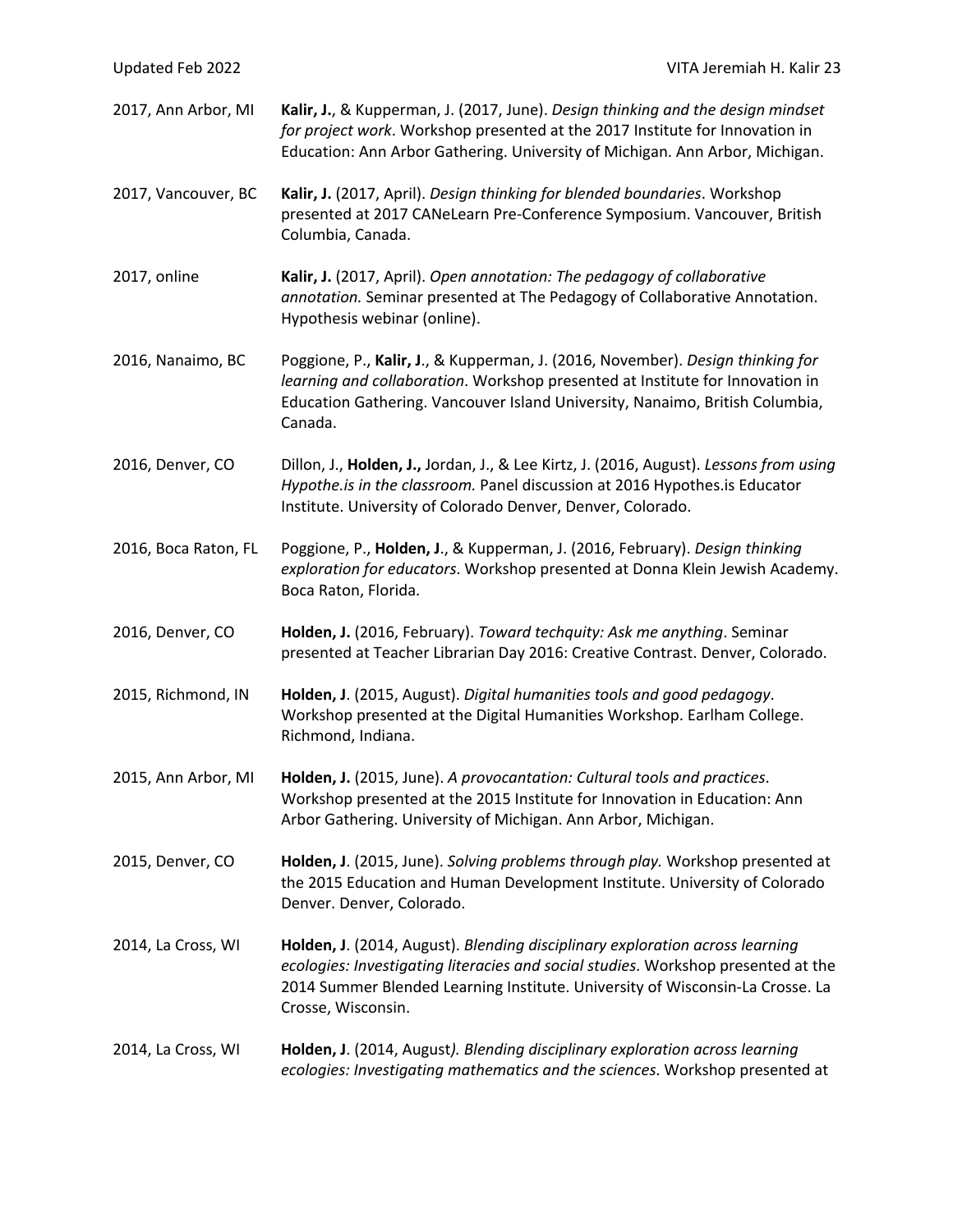| Updated Feb 2022     | VITA Jeremiah H. Kalir 24                                                                                                                                                                                                                                                                                                  |
|----------------------|----------------------------------------------------------------------------------------------------------------------------------------------------------------------------------------------------------------------------------------------------------------------------------------------------------------------------|
|                      | the 2014 Summer Blended Learning Institute. University of Wisconsin-La<br>Crosse. La Crosse, Wisconsin.                                                                                                                                                                                                                    |
| 2014, Marysville, MI | Holden, J. (2014, August). Mobilities and curiosities: Playing in and with place.<br>Workshop presented at the 21 <sup>st</sup> Century Learning Symposium. St. Clair County<br>RESA, Marysville, Michigan.                                                                                                                |
| 2014, Whitewater, WI | Beaber, R., & Holden, J. (2014, August). Playful Learning: Serious teaching &<br>meaningful outcomes. Workshop presented at Digital Learning Jumpstart<br>Conference 2014, Wisconsin Technology Initiative. University of Wisconsin-<br>Whitewater, Whitewater, Wisconsin.                                                 |
| 2014, Glen Ellyn, IL | Holden, J. (2014, April). Making math meaningful: Place, purpose, and play in<br>mathematics teaching and learning. Workshop presented at Glenbard District<br>High Schools. Glen Ellyn, Illinois.                                                                                                                         |
| 2014, Boston, MA     | Holden, J., Mathews, J, & Berger, W. (2014, March). Place + play = Game design<br>for media(ting) improvisation. Workshop presented at the 2014 Digital Media<br>and Learning Conference. Boston, Massachusetts.                                                                                                           |
| 2013, Whitewater, WI | Holden, J. (2013, November). Playful pedagogies. Workshop presented at UW-<br>Whitewater Playful Learning Summit. University of Wisconsin-Whitewater,<br>Whitewater, Wisconsin.                                                                                                                                            |
| 2013, Baraboo, WI    | Holden, J. et al. (2013, October). Games Learning Society: Transforming learning<br>through innovative and imaginative play. Workshop presented at the Wisconsin<br>Department of Public Instruction's 12 <sup>th</sup> Annual 21 <sup>st</sup> Century Community Learning<br>Centers fall conference. Baraboo, Wisconsin. |
| 2013, Flint, MI      | Holden, J. (2013, May). Collaborating across institutions. Workshop presented<br>at the Faculty Research Institute. University of Michigan-Flint, Flint, Michigan.                                                                                                                                                         |
| 2013, Flint, MI      | Holden, J. (2013, May). Livening up presentations. Workshop presented at the<br>Faculty Research Institute. University of Michigan-Flint, Flint, Michigan.                                                                                                                                                                 |
| 2013, Madison, WI    | Holden, J. (2013, April). Classroom web tools for the K-12 classroom. Workshop<br>presented at Teaching for Tomorrow 2013. University of Wisconsin-Madison,<br>Madison, Wisconsin.                                                                                                                                         |
| 2012, Madison, WI    | Holden, J. (2012, October). Web-based projects and social media. Workshop<br>presented at Teaching for Tomorrow 2012. University of Wisconsin-Madison,<br>Madison, Wisconsin.                                                                                                                                              |
| 2011, Madison, WI    | Kupperman, J., & Holden, J. (2011, June). Designing games for active citizenship:<br>Civic engagement through DevInfo Gameworks. Workshop facilitated at the<br>Games, Learning and Society Educators Symposium. University of Wisconsin-<br>Madison, Madison, Wisconsin.                                                  |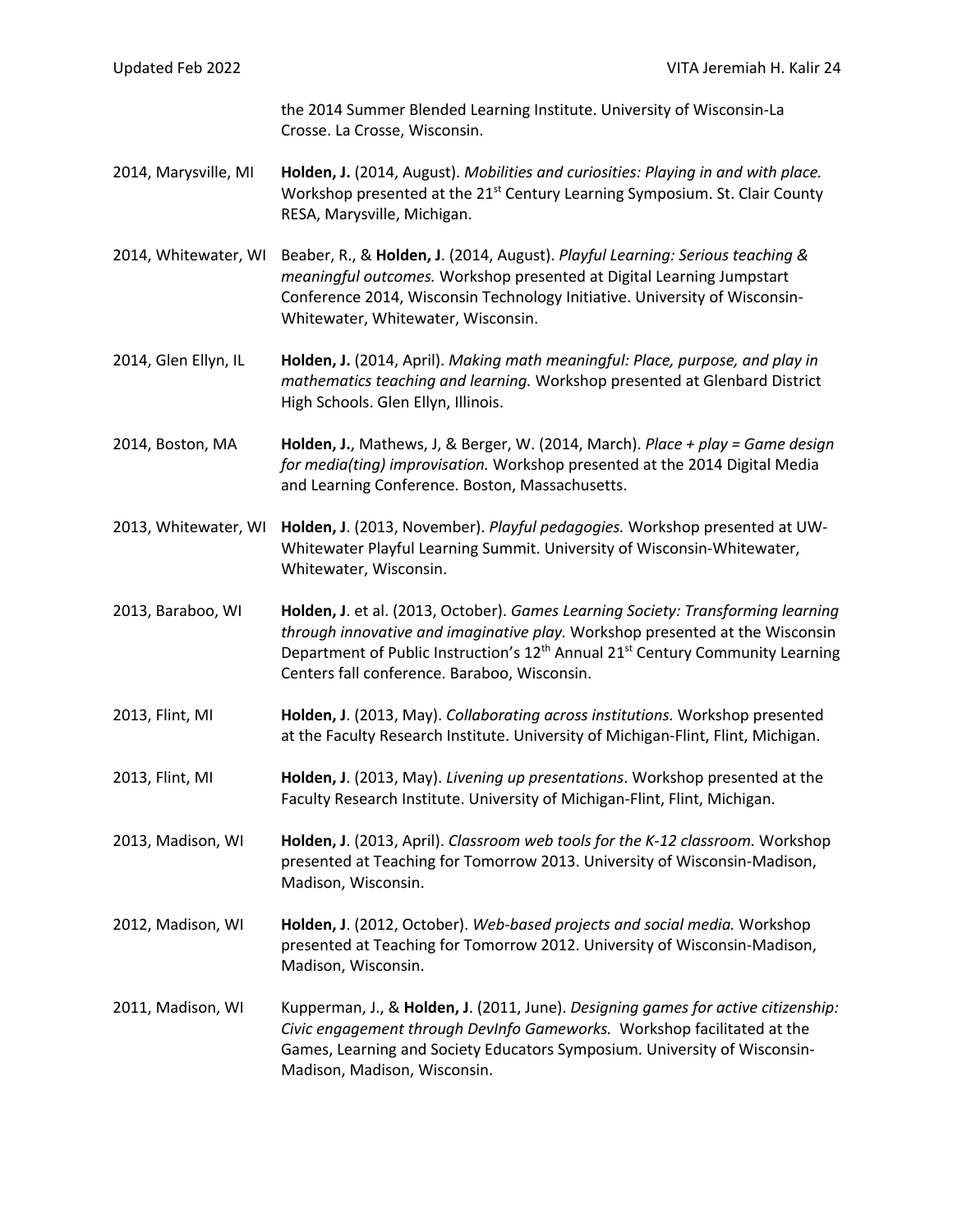2011, New York, NY Kupperman, J., Hapgood, S., Dorfman, A., & **Holden, J**. (2011, May). *A cabinet of curiosity.* Workshop facilitated at the Conference on Creativity, Play, and the Imagination Across Disciplines. Teachers College, Columbia University, New York, New York.

#### **PROFESSIONAL ORGANIZATIONS**

- American Educational Research Association (AERA)
	- o Division C: Learning and Instruction; Division K: Teaching and Teacher Education; Media, Culture, and Learning (SIG); Learning Sciences (SIG)
- Humanities, Arts, Science, and Technology Advanced Collaboratory (HASTAC)
- International Society of Learning Sciences (ISLS)
- National Council of Teachers of English (NCTE)
- Phi Beta Kappa Honor Society (PBK)
- Phi Beta Delta International Honor Society (PBD)

### **COURSES TAUGHT**

\* *Teaching award* \*\**Original course design*

| <b>Course and Number</b>                                                            | Level     | <b>Department</b>                                            | Institution                         |
|-------------------------------------------------------------------------------------|-----------|--------------------------------------------------------------|-------------------------------------|
| <b>Advanced Educational Project Design</b>                                          | Graduate  | Educational                                                  | University of Michigan-             |
| (Global Program Residency), EDT 543                                                 |           | Technology                                                   | Flint                               |
| <b>Classroom Enactment of Education</b>                                             | Graduate  | Educational                                                  | University of Michigan-             |
| Program, EDT 660                                                                    |           | Technology                                                   | Flint                               |
| Current Trends & Issues in                                                          | Graduate  | Information &                                                | University of Colorado              |
| Instructional Tech., INTE 6750                                                      |           | Learning Technologies                                        | Denver                              |
| Deepening Professional Practice<br>through Working with Families and<br>Communities | Graduate  | Culturally and<br><b>Linguistically Diverse</b><br>Education | University of Colorado<br>Denver    |
| Designing for Engagement,                                                           | Graduate  | Educational                                                  | University of Michigan-             |
| EDT 585* **                                                                         |           | Technology                                                   | Flint                               |
| Digital Video Prod. (Global Program                                                 | Graduate  | Educational                                                  | University of Michigan-             |
| Residency), EDT 640                                                                 |           | Technology                                                   | Flint                               |
| <b>Education Outreach and Partnerships,</b><br>UOnline Initiative**                 | Graduate  | <b>School of Education</b>                                   | University of Wisconsin-<br>Madison |
| <b>Educational Project Design (Global</b>                                           | Graduate  | Educational                                                  | University of Michigan-             |
| Program Res.), EDT 542                                                              |           | Technology                                                   | Flint                               |
| Elementary Teaching Practicum III,                                                  | Undergrad | Curriculum &                                                 | University of Wisconsin-            |
| C&I 373                                                                             |           | Instruction                                                  | Madison                             |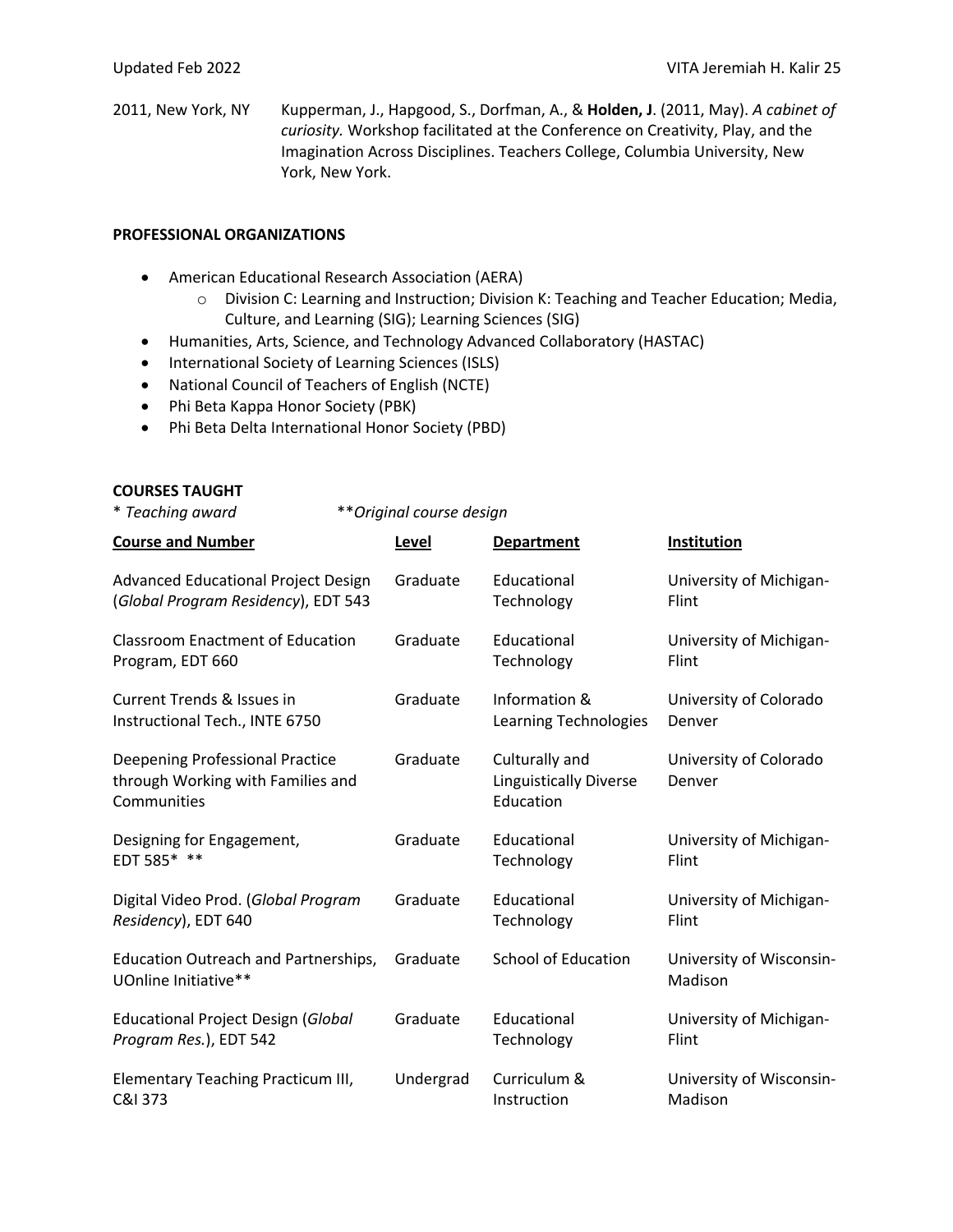| Foundations of Technology in                  | Graduate  | Educational                            | University of Michigan-             |
|-----------------------------------------------|-----------|----------------------------------------|-------------------------------------|
| Education, EDT 510                            |           | Technology                             | Flint                               |
| Games and Learning, INTE                      | Graduate  | Information &                          | University of Colorado              |
| 5320/5830**                                   |           | Learning Technologies                  | Denver                              |
| Global Program Capstone, EDT 690              | Graduate  | Educational<br>Technology              | University of Michigan-<br>Flint    |
| Institute for Innovation in Education,        | Graduate  | Educational                            | University of Michigan-             |
| <b>EDT 630</b>                                |           | Technology                             | Flint                               |
| Investigations in Open Education, EDT         | Graduate  | Educational                            | University of Michigan-             |
| 525 **                                        |           | Technology                             | Flint                               |
| Leadership of Edu. Programs (Global           | Graduate  | Educational                            | University of Michigan-             |
| Program Res.), EDT 699                        |           | Technology                             | Flint                               |
| Learning in the 21 <sup>st</sup> Century, EDE | Graduate  | Educational                            | University of Michigan-             |
| 504*                                          |           | Technology                             | Flint                               |
| Learning with Digital Stories**               | Graduate  | Information &<br>Learning Technologies | University of Colorado<br>Denver    |
| Learning and Human Development,               | Graduate  | <b>Education &amp; Human</b>           | University of Colorado              |
| <b>EDHD 7712</b>                              |           | Development                            | Denver                              |
| Online Course Design, EDT 535**               | Graduate  | Educational<br>Technology              | University of Michigan-<br>Flint    |
| <b>Online Project Collaboration Methods</b>   | Graduate  | Educational                            | University of Michigan-             |
| and Tools, EDT 631* **                        |           | Technology                             | Flint                               |
| Professional Seminar, EDT 632**               | Graduate  | Educational<br>Technology              | University of Michigan-<br>Flint    |
| Research in Information and Learning          | Graduate  | Information &                          | University of Colorado              |
| Technologies, INTE 6720                       |           | Learning Technologies                  | Denver                              |
| School and Society **                         | Graduate  | Educational<br>Foundations             | University of Colorado<br>Denver    |
| Teaching Mathematics, C&I 370*                | Undergrad | Curriculum &<br>Instruction            | University of Wisconsin-<br>Madison |
| Technology: Focus on Literacy                 | Graduate  | Educational                            | University of Michigan-             |
| Learning and Instruction, EDT 641             |           | Technology                             | Flint                               |
| The MI Student Caucus, EDUC 362               | Undergrad | School of Education                    | University of Michigan              |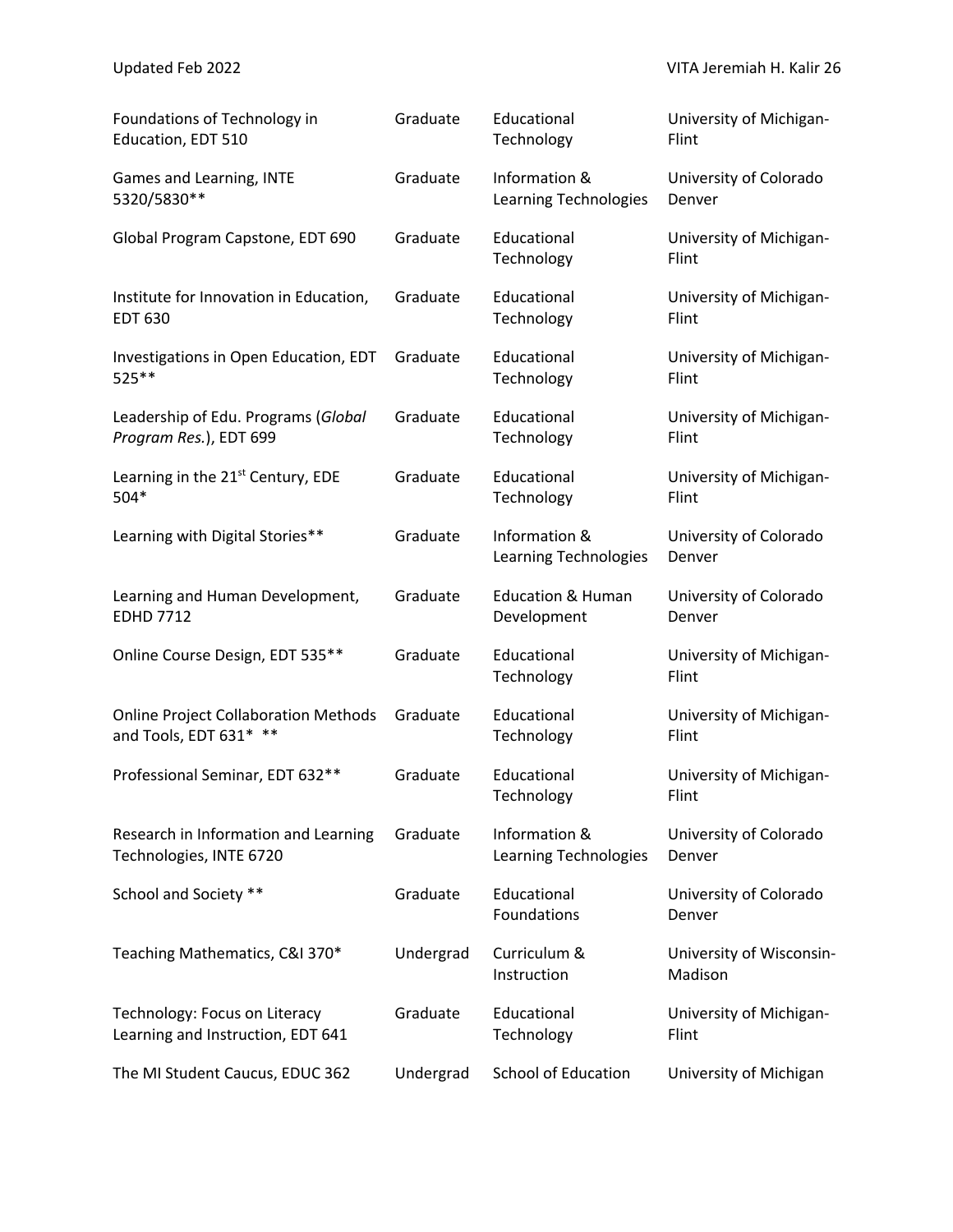| Web-based Edu. Program Design/ | Graduate | Educational |
|--------------------------------|----------|-------------|
| Advanced Design, EDT 542/543   |          | Technology  |

University of Michigan-Flint

#### **SERVICE**

#### *COMMITTEES & COMMUNITY SERVICE*

|              | 2020-present Curriculum Committee, School of Education and Human Development<br>University of Colorado Denver, Denver, Colorado       |
|--------------|---------------------------------------------------------------------------------------------------------------------------------------|
| 2018         | CU Online Innovator Award Committee<br>University of Colorado Denver, Denver, Colorado                                                |
| 2017-2019    | Chair, Media, Culture, and Learning (MCL) Special Interest Group<br>American Educational Research Association                         |
| 2017-2018    | CU Connect/Interdisciplinary Studies Degree<br>University of Colorado                                                                 |
| 2016-2020    | ThingStudio<br>University of Colorado Denver, Denver, Colorado                                                                        |
| 2016-present | Colorado Multiple Institutional Review Board (COMIRB), Social and Behavioral Panel<br>University of Colorado Denver, Denver, Colorado |
| 2016-2018    | Creative Research Collaborative (CRC) Steering Committee<br>University of Colorado Denver, Denver, Colorado                           |
| 2016-17      | Teacher Education Leadership Team, School of Education and Human Development<br>University of Colorado Denver, Denver, Colorado       |
| 2015-2018    | Leadership and Finance Committee, School of Education and Human Development<br>University of Colorado Denver, Denver, Colorado        |
| 2013-15      | Leadership Team, Playful Learning Initiative<br>Learning Games Network, Cambridge, Massachusetts/Madison, Wisconsin                   |
| 2012-13      | Committee Member, Teaching for Tomorrow<br>University of Wisconsin-Madison, Madison, Wisconsin                                        |
| 2010-12      | Curriculum & Instruction Committee, Badger Rock Middle School<br>Madison, Wisconsin                                                   |
|              | <b>EDITORIAL &amp; REVIEW SERVICE</b>                                                                                                 |

2022 *Co-Editor* Proceedings of the 2022 Connected Learning Summit, ETC Press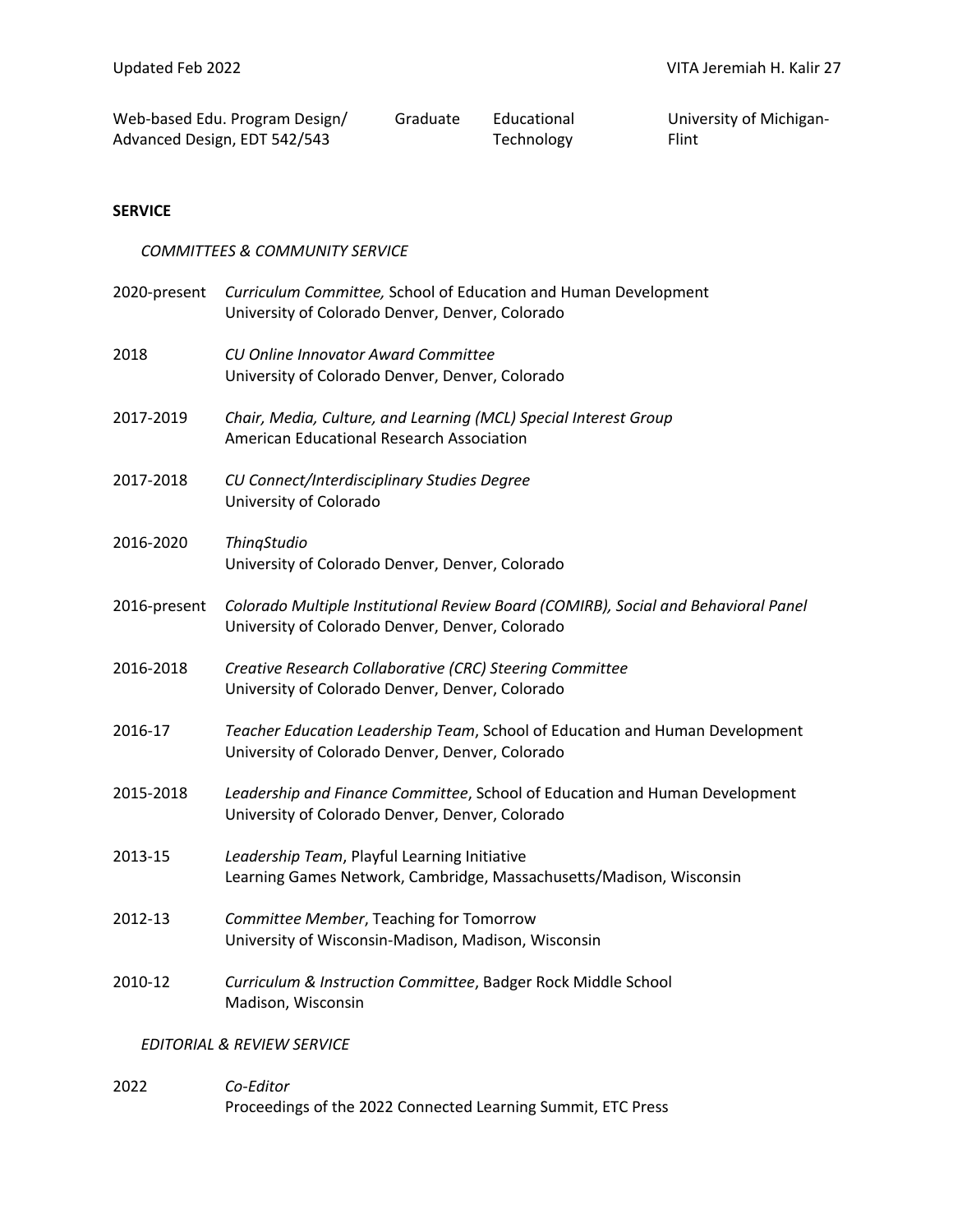| 2020         | Co-Editor<br>Proceedings of the 2020 Connected Learning Summit, ETC Press                                                                                                                                                                                     |
|--------------|---------------------------------------------------------------------------------------------------------------------------------------------------------------------------------------------------------------------------------------------------------------|
| 2019         | Co-Editor<br>Proceedings of the 2019 Connected Learning Summit, ETC Press                                                                                                                                                                                     |
| 2019         | Proposal Review for Professional Conferences<br>2019 NCTE Annual Convention<br>2020 AERA Annual Meeting<br>Media, Culture & Learning SIG                                                                                                                      |
| 2018-present | <b>Editorial Advisory Board</b><br>Information and Learning Science                                                                                                                                                                                           |
| 2018         | Editor<br>Proceedings of the 2018 Connected Learning Summit, ETC Press                                                                                                                                                                                        |
| 2018         | Proposal Review for Professional Conferences<br>2019 AERA Annual Meeting<br>Division C, Division K, Media, Culture & Learning SIG<br>2018 Connected Learning Summit<br>Psychology of Mathematics Education - North America 2018 Conference<br>2018   Annotate |
| 2017-2021    | Series Editor<br>Digital Media and Learning (series), Information Age Publishing                                                                                                                                                                              |
| 2017         | Proposal Review for Professional Conferences<br>2018 AERA Annual Meeting<br>Division C, Division K, Media, Culture & Learning SIG                                                                                                                             |
| 2016-2017    | <b>Editorial Review Board</b><br>Contemporary Issues in Technology and Teacher Education                                                                                                                                                                      |
| 2016         | Computer & Information Science & Engineering (Review Panel)<br><b>National Science Foundation</b>                                                                                                                                                             |
| 2016         | Proposal Review for Professional Conferences<br>2017 AERA Annual Meeting<br>Division C, Division K, Learning Sciences SIG, Media, Culture & Learning SIG                                                                                                      |
| 2015-2020    | <b>Editorial Review Board</b><br>Journal of Technology and Teacher Education                                                                                                                                                                                  |
| 2015         | <b>Editorial Board</b><br>On the Horizon, special issue: Games and learning in higher education: Impact from the<br>classroom to community                                                                                                                    |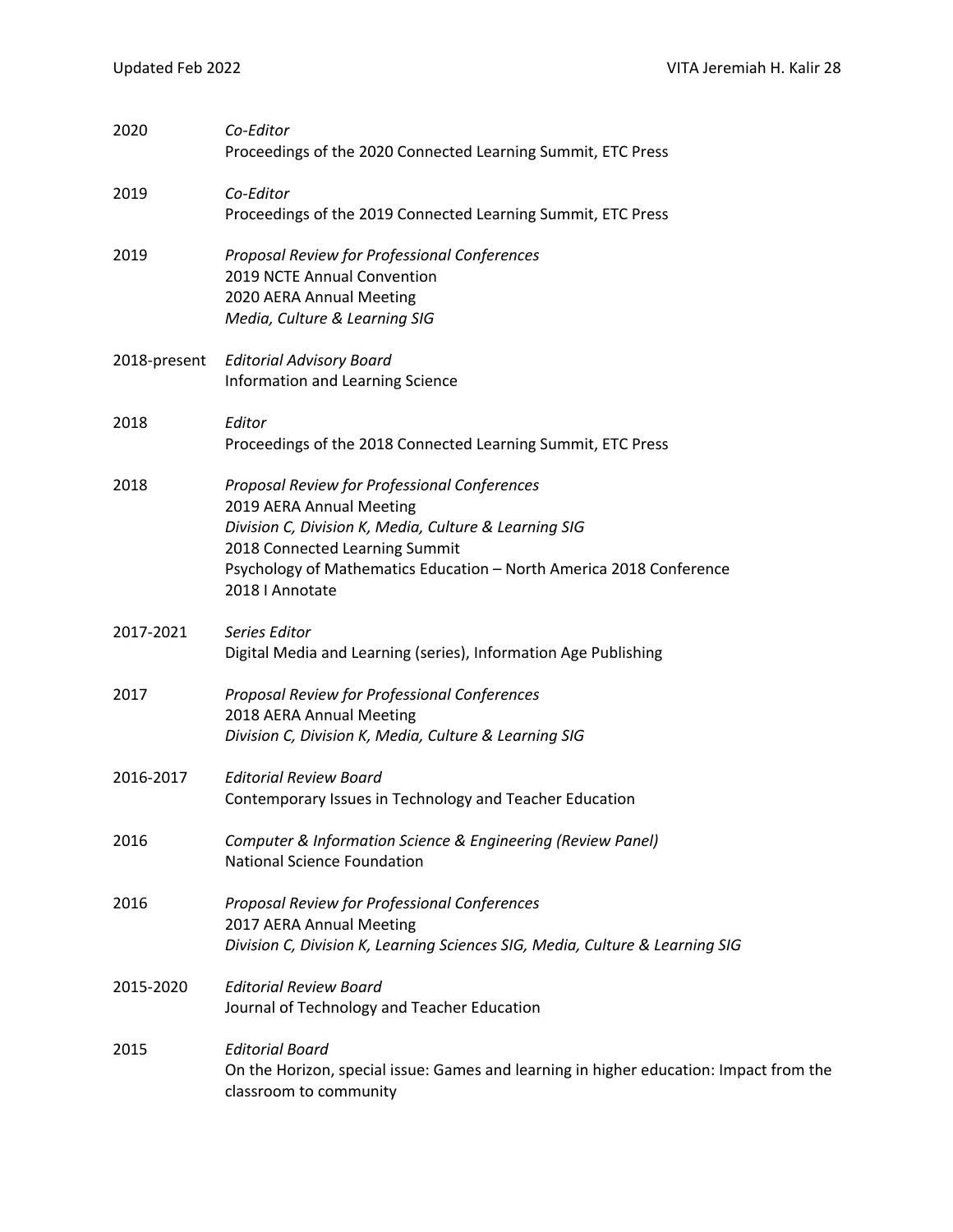| 2010-15      | <b>Chief Editor</b><br>THEN: A Journal of Technology, Humanities, Education, and Narrative                                                                                                                                                                                |
|--------------|---------------------------------------------------------------------------------------------------------------------------------------------------------------------------------------------------------------------------------------------------------------------------|
| 2015         | Proposal Review for Professional Conferences<br>2016 AERA Annual Meeting<br>Division C, Division K, Learning Sciences SIG, Media, Culture & Learning SIG<br>2015 Association for Educational Communications and Technology Convention<br>2015 GLS Playful Learning Summit |
| 2014         | <b>Editorial Board</b><br>Teacher Pioneers: Visions From the Edge of the Map. Pittsburgh, PA: ETC Press.                                                                                                                                                                  |
| 2014         | Proposal Review for Professional Conferences<br>2015 AERA Annual Meeting<br>Division K, Learning Sciences SIG, Media, Culture & Learning SIG<br>2014 GLS Playful Learning Summit                                                                                          |
| 2013         | Proposal Review for Professional Conferences<br>2013 GLS Playful Learning Summit<br>2013 American Association for Teaching and Curriculum                                                                                                                                 |
| 2012         | Proposal Review for Professional Conferences<br>2012 GLS Educators Symposium                                                                                                                                                                                              |
|              | PROFESSIONAL LEADERSHIP                                                                                                                                                                                                                                                   |
| 2017-present | Board Member, InGlobal Learning Design                                                                                                                                                                                                                                    |
| 2012-2018    | Co-Founder, Board Member, Institute for Innovation in Education                                                                                                                                                                                                           |
| 2009-10      | Game Designer, DevInfo Gameworks                                                                                                                                                                                                                                          |
| 2007-08      | Co-Director, First Wind: An Economic Justice Simulation                                                                                                                                                                                                                   |
|              | <b>CONFERENCE LEADERSHIP</b>                                                                                                                                                                                                                                              |
| 2022         | Conference Committee<br>2022 Connected Learning Summit                                                                                                                                                                                                                    |
| 2021         | Conference Committee<br>2021   Annotate                                                                                                                                                                                                                                   |
| 2019         | Conference Committee<br>2019 Connected Learning Summit                                                                                                                                                                                                                    |
| 2018         | Conference Committee<br>2018 Connected Learning Summit                                                                                                                                                                                                                    |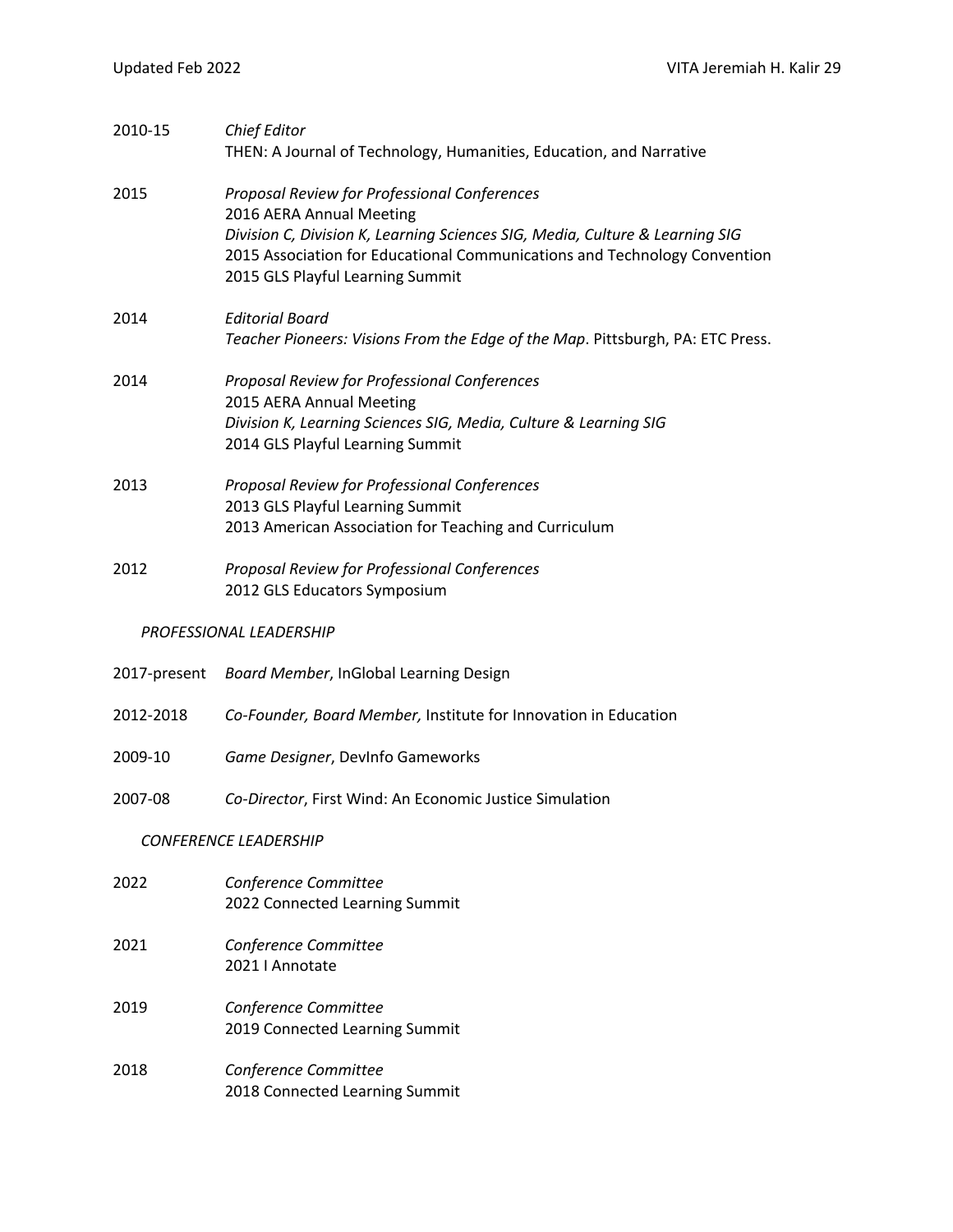| 2018    | Program Committee<br>2018   Annotate                                                                                                                              |
|---------|-------------------------------------------------------------------------------------------------------------------------------------------------------------------|
| 2014-15 | Executive Committee, Games Learning Society Conference 11.0<br>Co-Chair, 2015 GLS Playful Learning Summit<br>University of Wisconsin-Madison. Madison, Wisconsin. |
| 2013-14 | Executive Committee, Games Learning Society Conference 10.0<br>Co-Chair, 2014 GLS Playful Learning Summit<br>University of Wisconsin-Madison. Madison, Wisconsin. |
| 2013    | Discussion Facilitator, Teaching & Learning Symposium<br>University of Wisconsin-Madison. Madison, Wisconsin.                                                     |
| 2012-13 | Executive Committee, Games Learning Society Conference 9.0<br>Chair, 2013 GLS Playful Learning Summit<br>University of Wisconsin-Madison. Madison, Wisconsin.     |
|         | Facilitator, Teaching for Tomorrow<br>University of Wisconsin-Madison. Madison, Wisconsin.                                                                        |
| 2012    | Facilitator, Education in Oman: Prospects and Challenges Conference<br>University of Michigan. Ann Arbor, Michigan.                                               |
| 2011-12 | Chair, 2012 Games Learning Society Educators Symposium,<br>University of Wisconsin-Madison. Madison, Wisconsin.                                                   |
|         | Conference Staff, Games Learning Society Conference 8.0                                                                                                           |
| 2011    | Co-Chair, 2011 Games Learning Society Educators Symposium<br>University of Wisconsin-Madison. Madison, Wisconsin.                                                 |
|         | Conference Staff, Games Learning Society Conference 7.0                                                                                                           |
| 2010    | Conference Staff, Games Learning Society Conference 6.0                                                                                                           |

#### **AWARDS/HONORS**

2020 **ELATE National Technology Leadership Initiative Award** *with Christina Cantrill, Joe Dillon, Cherise McBride, and Michelle King* English Language Arts Teacher Educators, National Council of Teachers of English

# **Excellence in Research**

School of Education and Human Development, University of Colorado Denver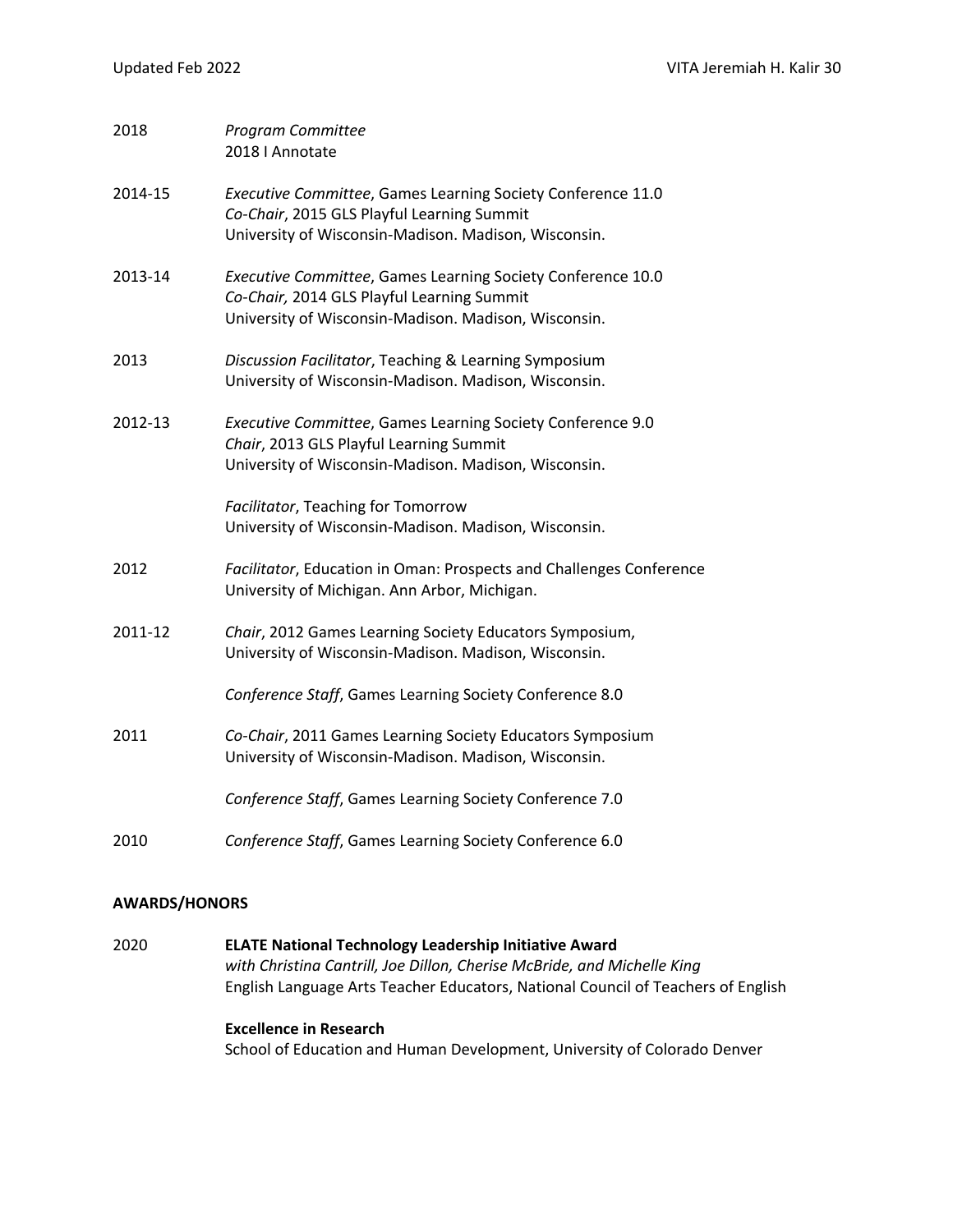| 2019 | <b>Excellence in Leadership and Service (campus award winner)</b><br>University of Colorado Denver                                                                                                                                |
|------|-----------------------------------------------------------------------------------------------------------------------------------------------------------------------------------------------------------------------------------|
| 2019 | <b>John Lovas Award</b><br>with Christina Cantrill, National Writing Project; Joe Dillon, Aurora Public Schools/Denver<br>Writing Project; and Jeremy Dean, Hypothesis<br>Kairos: A Journal of Rhetoric, Technology, and Pedagogy |
| 2018 | <b>Excellence in Leadership and Service</b><br>School of Education and Human Development, University of Colorado Denver                                                                                                           |
| 2017 | <b>OER Research Fellow</b><br>The Open Education Group                                                                                                                                                                            |
|      | <b>Innovator Award</b><br>CU Online, University of Colorado Denver                                                                                                                                                                |
|      | <b>Dean's Doctoral Student Mentoring Award (nominated)</b><br>University of Colorado Denver                                                                                                                                       |
| 2016 | <b>Data Consortium Fellow</b><br>National Science Foundation Data Consortium Fellows Program                                                                                                                                      |
|      | Invited Participant, Smart and Connected Communities for Learning: A Cyberlearning<br>Innovation Lab, Center for Innovative Research in Cyberlearning (CIRCL)                                                                     |
|      | Invited Participant, Division C New Faculty Mentoring Program<br>American Educational Research Association, Division C (Learning & Instruction)                                                                                   |
| 2015 | Creative Research Collaborative Fellow, Inworks/CRC Interdisciplinary Fellowship<br>University of Colorado Denver                                                                                                                 |
|      | <b>President's Teaching and Learning Collaborative</b><br>University of Colorado                                                                                                                                                  |
| 2014 | <b>Emerging Scholar, ATE Emerging Scholars Program</b><br><b>Association of Teacher Educators</b>                                                                                                                                 |
|      | <b>Invited Participant</b> , Division K Graduate Student Seminar<br>American Educational Research Association, Division K (Teaching & Teacher Education)                                                                          |
|      | Third Place (First Author), Bruce and Lillian Wright Online Teaching Awards<br>University of Michigan-Flint Office of Extended Learning                                                                                           |
|      | Honorable Mention, Bruce and Lillian Wright Online Teaching Awards<br>University of Michigan-Flint Office of Extended Learning                                                                                                    |